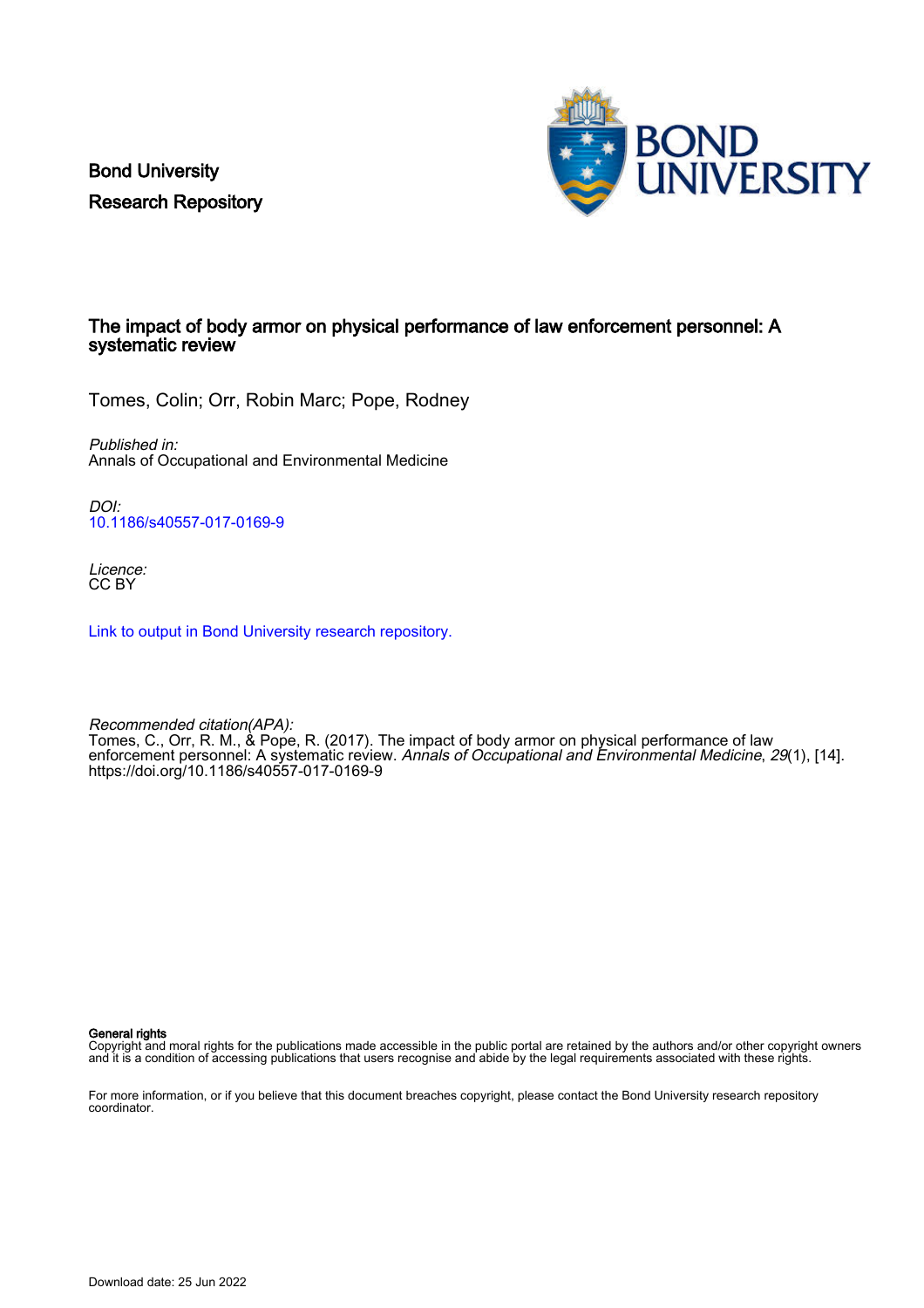## **RESEARCH ARTICLE Example 2014 12:30 The Contract of Contract ACCESS**



# The impact of body armor on physical performance of law enforcement personnel: a systematic review

Colin Tomes<sup>1,2</sup>, Robin Marc Orr<sup>2\*</sup> and Rodney Pope<sup>2</sup>

## Abstract

**Background:** The law enforcement officer profession requires performance of arduous occupational tasks while carrying an external load, consisting of, at minimum, a chest rig, a communication system, weaponry, handcuffs, personal protective equipment and a torch. The aim of this systematic review of the literature was to identify and critically appraise the methodological quality of published studies that have investigated the impacts of body armour on task performance and to synthesize and report key findings from these studies to inform law enforcement organizations.

Methods: Several literature databases (Medline, CINAHL, SPORTDiscus, EMBAS) were searched using key search words and terms to identify appropriate studies. Studies meeting the inclusion criteria were critically evaluated using the Downs and Black protocol with inter-rater agreement determined by Cohen's Kappa.

Results: Sixteen articles were retained for evaluation with a mean Downs and Black score of 73.2  $\pm$  6.8% (k = 0.841). Based on the research quality and findings across the included studies, this review determined that while effects of body armour on marksmanship and physiological responses have not yet been adequately ascertained, body armour does have significant physical performance and biomechanical impacts on the wearer, including: a) increased ratings of perceived exertion and increased time to complete functional tasks, b) decreased work capability (indicated by deterioration in fitness test scores), c) decreased balance and stability, and d) increased ground reaction forces.

Conclusions: Given the physical performance and biomechanical impacts on the wearer, body armour should be carefully selected, with consideration of the physical fitness of the wearers and the degree to which the armour systems can be ergonomically optimized for the specific population in question.

Keywords: Officer, Police, Body armour, Personal protective equipment

### Background

While a large percentage of a Law Enforcement Officer's (LEO) time on duty is spent in sedentary activities, a high level of physical fitness remains necessary to effectively respond to many incidents [\[1](#page-14-0)]. Although incident responses are sporadic, a LEO will inevitably be required to run, jump, crawl, balance while moving quickly, engage in combat, climb, lift, and push or pull significant weights in the execution of their duties, often without warning [[1, 2](#page-14-0)]. Additionally, the LEO profession requires performance of these arduous occupational tasks while

carrying an external load, consisting of, at minimum, a chest rig, a communication system, weaponry, handcuffs, personal protective equipment (PPE) and a torch [[3\]](#page-14-0).

With an increasing focus on minimizing the risks associated with the performance of these demanding tasks in unpredictable and potentially hostile environments, the weight of these external loads carried by LEO has been steadily increasing [[4\]](#page-14-0). Total weight of external loads can range from approximately 3.5 kg [[3\]](#page-14-0) for the general duty officer to 22 kg in specialist police [[5\]](#page-14-0) and may even exceed 40 kg in certain circumstances [\[6](#page-14-0)]. This upward trend in carried loads is due not only to the increasing complexity of modern tactical engagements \* Correspondence: rorr@bond.edu.au<br><sup>2</sup>Tactical Research Unit, Bond University, Gold Coast QLD 4226, Australia [[7\]](#page-14-0), **but also to the increased emphasis on improving** 



© The Author(s). 2017 **Open Access** This article is distributed under the terms of the Creative Commons Attribution 4.0 International License [\(http://creativecommons.org/licenses/by/4.0/](http://creativecommons.org/licenses/by/4.0/)), which permits unrestricted use, distribution, and reproduction in any medium, provided you give appropriate credit to the original author(s) and the source, provide a link to the Creative Commons license, and indicate if changes were made. The Creative Commons Public Domain Dedication waiver [\(http://creativecommons.org/publicdomain/zero/1.0/](http://creativecommons.org/publicdomain/zero/1.0/)) applies to the data made available in this article, unless otherwise stated.

Tactical Research Unit, Bond University, Gold Coast QLD 4226, Australia Full list of author information is available at the end of the article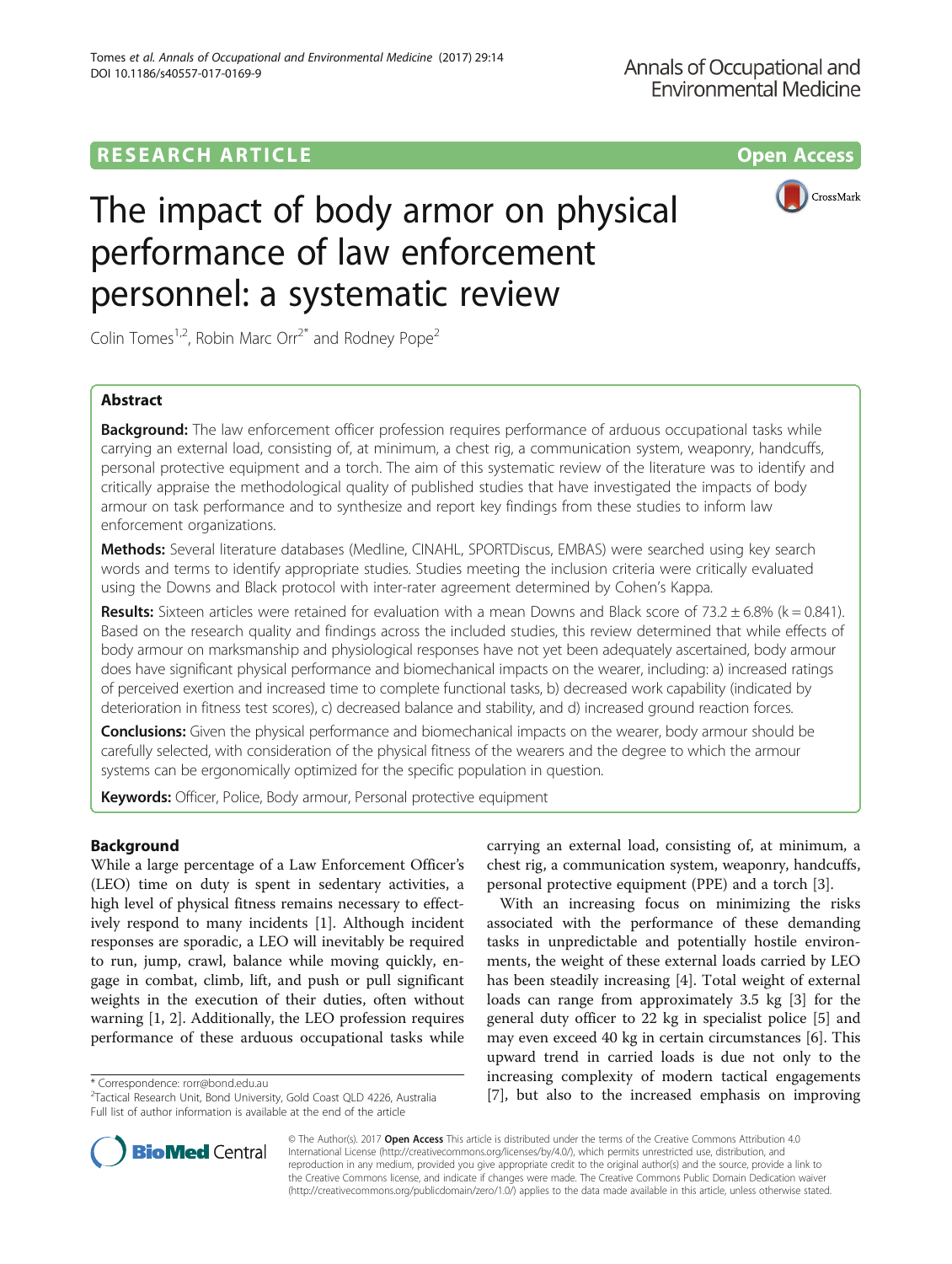survival without reducing unit mobility [\[8](#page-14-0)]. Given that additional load in the form of body armour is known to be effective in reducing fatalities in military environments, use of body armour is becoming more widespread amongst LEO. For example, one Police Force in New Zealand is citing the escalation of violent crimes as evidence of the need to regularly equip LEOs with body armour, particularly for protection against stab threats [\[3\]](#page-14-0).

While increasing numbers of law enforcement organizations have been making the decision to issue body armour systems, the additional external load associated with this equipment has been associated with increased rates of injury and reduced operational capabilities in tactical populations [[9, 10](#page-14-0)]. In research, primarily on military personnel, load carriage has been found to cause musculoskeletal injuries (e.g. back pain, lower limb stress fractures), neurological injuries (e.g. brachial plexus palsy) and integumentary injuries (e.g. chaffing, blisters) [[11\]](#page-14-0). Chronic increases in levels of physical exertion due to additional occupational load carriage may even be a causative factor in illness, as a result of depressed immune function [\[12](#page-14-0)], especially in LEO with a lower body mass or lower level of physical fitness [\[13](#page-14-0)]. Impairments to mission capability and performance can also result from load carriage, due to reduced carrier mobility [[14\]](#page-14-0) and an increase in time required to complete functional tasks [[3, 15\]](#page-14-0). These impairments can impact on aspects of marksmanship [\[5](#page-14-0), [16](#page-14-0)–[20\]](#page-14-0) and attention-to-task [\[21](#page-14-0), [22\]](#page-14-0) and increase the physiological cost to complete a task [[23](#page-14-0)] when on duty. Essentially, while body armour provides protection to the wearer, it will, like other types of loads, also impart both risks and physiological costs.

With the majority of body armour research having been conducted in military populations, and despite the increasing use of body armour systems by LEO, published research that has examined the extent to which body armour can impact the performance capabilities of LEO during physically demanding occupational tasks has not been comprehensively and critically reviewed. The aim of this systematic review of the literature was therefore to identify and critically appraise the methodological quality of published studies that have investigated the impacts of body armour on task performance in tactical populations, and to synthesize and report key findings from these studies to inform law enforcement organizations.

#### Methods

In order to identify and obtain relevant original research for review, key literature databases were systematically searched using specific keywords of relevance to the topic. The selection of keywords to be used in the systematic search was guided by review of keywords used in a sample of relevant articles. The databases searched, specific key words, and search strategies employed are detailed in Table [1](#page-3-0). To improve the relevance of search results, filters that reflected study eligibility criteria were applied in each database, where available. In databases where these filters were unavailable or were only partially available, the study eligibility criteria were applied manually through screening of study titles and abstracts. The eligibility criteria were subsequently applied to the full-text of identified articles that were not excluded during the screening of titles and abstracts, to select a final set of eligible articles for inclusion in the literature review. The results of the search, screening and selection processes were documented in a PRISMA flow diagram [[24\]](#page-14-0).

The specific inclusion criteria applied for this review were: a) human subjects, b) English language availability, c) peer reviewed publications reporting original research for the first time; d) publication date between 1 January 1991 and 17 June 2016; and e) investigated effects of body armour on at least one of the following outcomes of direct relevance to LEO: occupationally-relevant physical performance; levels of task-related physical exertion; mobility; balance; biomechanics; cognitive performance; or marksmanship. Subject matter experts were consulted in determining the date range. Studies published prior to 1991 were excluded because they preceded the Gulf War (having commenced in 1991) which substantially changed individual combat systems (increased use of body armour) and changed operating conditions from those of previous conflicts. Identified publications that fell outside the date range of the review were excluded from the critical review but used to provide context, where useful. The exclusion criteria employed in assessing eligibility of individual studies for inclusion in the literature review were: a) studies that did not measure at least one aspect of human performance; b) studies that involved testing personal protective equipment (PPE) used in Chemical, Biological, Radiological, Nuclear, and high-yield Explosive (CBRNE) environments, concealable or soft body armour only, or a complete load carriage or fighting load; c) studies in extreme environments (high altitude, very cold, etc); and d) studies in which use of body armour was not a primary independent variable.

Eligible publications identified through the literature search, screening and selection processes were then critically appraised to assess methodological quality using the Downs and Black scoring system [[25](#page-14-0)]. This approach to critical appraisal was chosen for the following reasons: a) it was initially developed using psychometrics, b) repeated testing has demonstrated good reliability and validity of this approach, and c) its results are amenable to translation into a methodological quality rating such as the Kennelly grading system used in this review [\[26](#page-14-0)],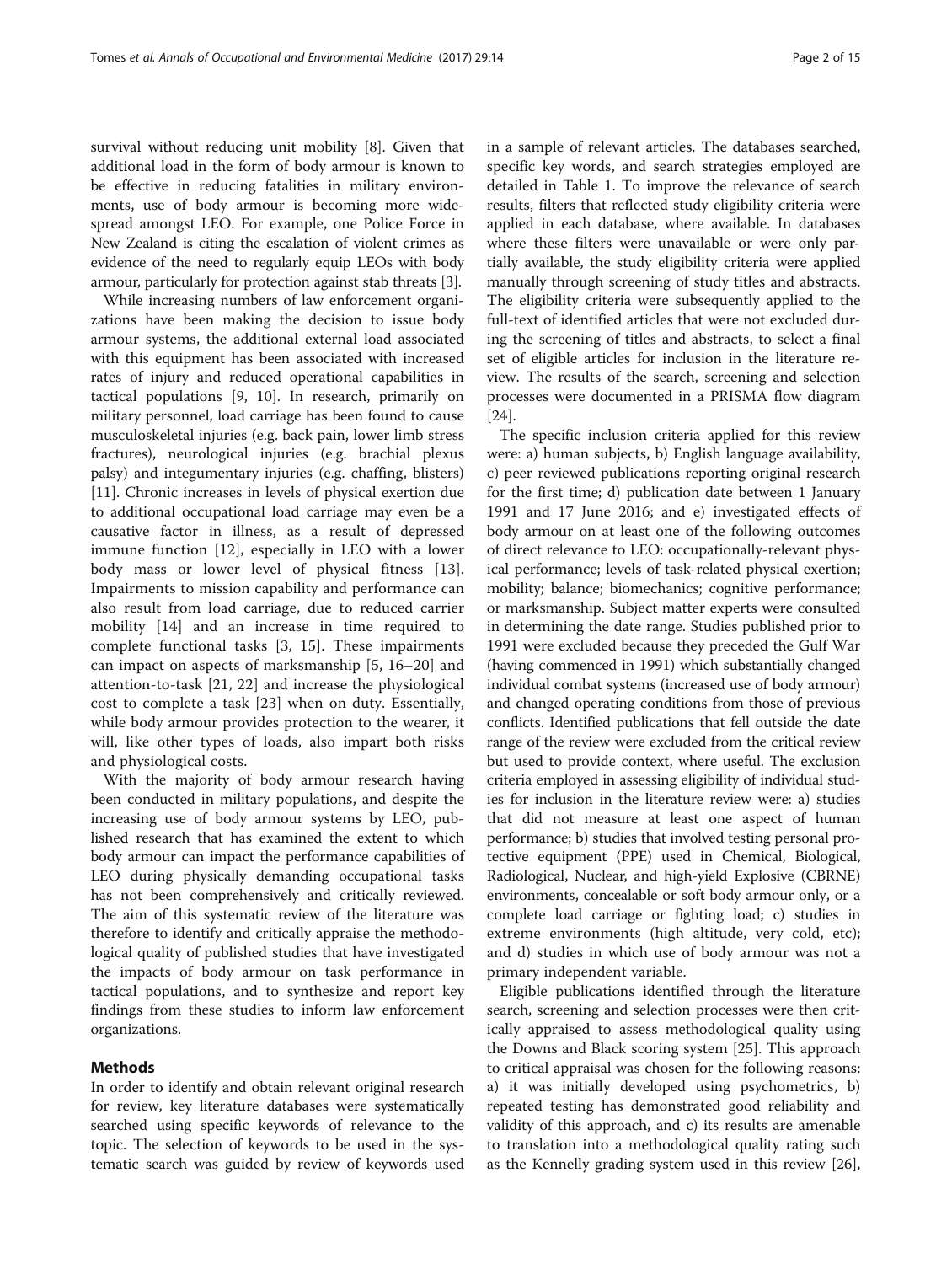| Database            | Terms                                                                                                                                                                                                                |                                                                                                                                                                                                                                                                                                                                                                                                     |            |                                                                                                                                                                                                                                                                                                                                                                                                     |
|---------------------|----------------------------------------------------------------------------------------------------------------------------------------------------------------------------------------------------------------------|-----------------------------------------------------------------------------------------------------------------------------------------------------------------------------------------------------------------------------------------------------------------------------------------------------------------------------------------------------------------------------------------------------|------------|-----------------------------------------------------------------------------------------------------------------------------------------------------------------------------------------------------------------------------------------------------------------------------------------------------------------------------------------------------------------------------------------------------|
|                     | body armour                                                                                                                                                                                                          | Population                                                                                                                                                                                                                                                                                                                                                                                          |            | Outcome measures                                                                                                                                                                                                                                                                                                                                                                                    |
| Medline<br>Complete | (armour OR armor OR "ballistic vest" OR AND<br>"tactical vest" OR "bulletproof vest" OR<br>"ballistic vests" OR "tactical vests" OR<br>"bulletproof vests" OR "protective<br>clothing")                              | ("Police"[Mesh] OR "Military<br>Personnel"[Mesh] OR "Military<br>Science"[Mesh] OR "Military<br>Medicine"[Mesh] OR military OR soldier<br>OR officer OR police OR law<br>enforcement OR Army OR Navy OR<br>naval OR "Armed Forces" OR security<br>OR Guard* OR tactic* OR combat OR<br>"special forces" OR "special operations"<br>or defense OR defence)                                           | <b>AND</b> | ("Exercise"[Mesh] OR "Physical<br>Exertion"[Mesh] OR "Physical<br>Fitness"[Mesh] OR "Work<br>Performance"[Mesh] OR "Task<br>Performance and Analysis"[Mesh] OR<br>"Biomechanical Phenomena"[Mesh] OR<br>exercise OR exertion OR performance<br>OR biomechanic* OR endurance OR<br>fitness OR strength OR conditioning OR<br>"movement analysis" OR kinematic* OR<br>mechanic* OR task* OR training) |
| <b>CINAHL</b>       | (armour OR armor OR "ballistic vest" OR AND ((MH "Police") OR (MH "Military<br>"tactical vest" OR "bulletproof vest"<br>"ballistic vests" OR "tactical vests" OR<br>"bulletproof vests" OR "protective<br>clothing") | Personnel") OR (MH "Military Recruits")<br>OR (MH "Research, Military") OR (MH<br>"Military Training") OR (MH "Military<br>Services") OR (MH "Military Medicine")<br>OR military OR soldier OR officer OR<br>police OR law enforcement OR Army<br>OR Navy OR "Armed Forces" OR<br>security OR Guard* OR tactic* OR<br>combat OR "special forces" OR "special<br>operations" or defense OR defence)) | <b>AND</b> | ((MH "Exercise") OR (MH "Resistance<br>Training") OR (MH "Physical Fitness")<br>OR performance OR tactic* OR<br>biomechanic* OR exertion OR<br>endurance OR fitness OR strength OR<br>conditioning OR "movement analysis"<br>OR kinematic* OR mechanic* OR task*<br>OR training)                                                                                                                    |
| SPORTDiscus         | (armour OR armor OR "ballistic vest" OR AND<br>"tactical vest" OR "bulletproof vest" OR<br>"ballistic vests" OR "tactical vests" OR<br>"bulletproof vests" OR "protective<br>clothing")                              | (military OR soldier OR officer OR<br>police OR law enforcement OR Army<br>OR Navy OR naval OR "Armed Forces"<br>OR security OR Guard* OR tactic* OR<br>combat OR "special forces" OR "special<br>operations" or defense OR defence)                                                                                                                                                                | <b>AND</b> | (exercise OR exertion OR performance<br>OR biomechanic* OR endurance OR<br>fitness OR strength OR conditioning OR<br>"movement analysis" OR kinematic* OR<br>mechanic* OR task* OR training)                                                                                                                                                                                                        |
| <b>EMBASE</b>       | ('body armor'/exp OR armour OR armor AND<br>OR "ballistic vest" OR "tactical vest" OR<br>"bullet proof vest" OR "ballistic vest" OR<br>"tactical vest" OR "bulletproof vest" OR<br>"protective clothing")            | ('military phenomena'/exp OR 'police'/<br>exp OR military OR soldier OR officer<br>OR police OR law enforcement OR<br>Army OR Navy OR naval OR "Armed<br>Forces" OR security OR Guard* OR<br>tactic* OR combat OR "special forces"<br>OR "special operations" or defense OR<br>defence)                                                                                                             | <b>AND</b> | ('exercise'/exp OR 'physical<br>performance'/exp OR 'athletic<br>performance'/exp OR 'biomechanics'/<br>exp OR 'kinematics'/exp OR 'training'/<br>exp OR exercise OR exertion OR<br>performance OR biomechanic* OR<br>endurance OR fitness OR strength OR<br>conditioning OR "movement analysis"<br>OR kinematic* OR mechanic* OR task*<br>OR training)                                             |

<span id="page-3-0"></span>Table 1 Keywords, subject headings and arrangement of terms searched by database

as detailed below. To assess each article with the Downs and Black protocol, 25 of 27 questions, covering statistical methods, validity, bias, data reporting, power analysis, and organization were scored as either '0' points (if the methodological details requested in the question were absent or undeterminable, or '1' point (if the methodological details were reported correctly). Two further questions, Question 5 (relating to potential confounding variables) and Question 27 (relating to sample size calculations and statistical power analysis), are typically scored across a range. Question 5 is scored on a scale from '0' points to '2' points (based on the quality of reporting of confounding factors) while Question 27 is scored on a scale from '0' points to '5' points (based on the extent to which statistical power analyses have informed sample size decisions). While the '0' to '2' scale was retained in this review for Question 5, the review utilized a modification to Question 27 of the Downs and Black protocol first proposed by Eng, et al. [[27\]](#page-14-0). Eng, et al. [\[27\]](#page-14-0) suggest that Question 27 is ambiguously worded, and so recommend scoring this question regarding statistical power calculations dichotomously, as a correction. This modification ensures the impact this question can have on a publication's final total raw score is reduced, limiting the impact of subjectivity in the assessment. For comparison purposes and to improve reporting, the critical appraisal score (CAS) for each included study was converted to a percentage score and reported to one decimal place. The CAS was calculated by dividing the actual raw modified Downs and Black score by the highest possible raw score (modified to 28 points) and then multiplying this figure by 100 to convert this proportion to a percentage.

To obtain a quality grade for each research paper, the CAS was then compared to the grading system for methodological quality proposed by Kennelly [\[26\]](#page-14-0). Kennelly's grades are categorized as 'poor', 'fair' and 'good', with the methodological quality rating determined by the scores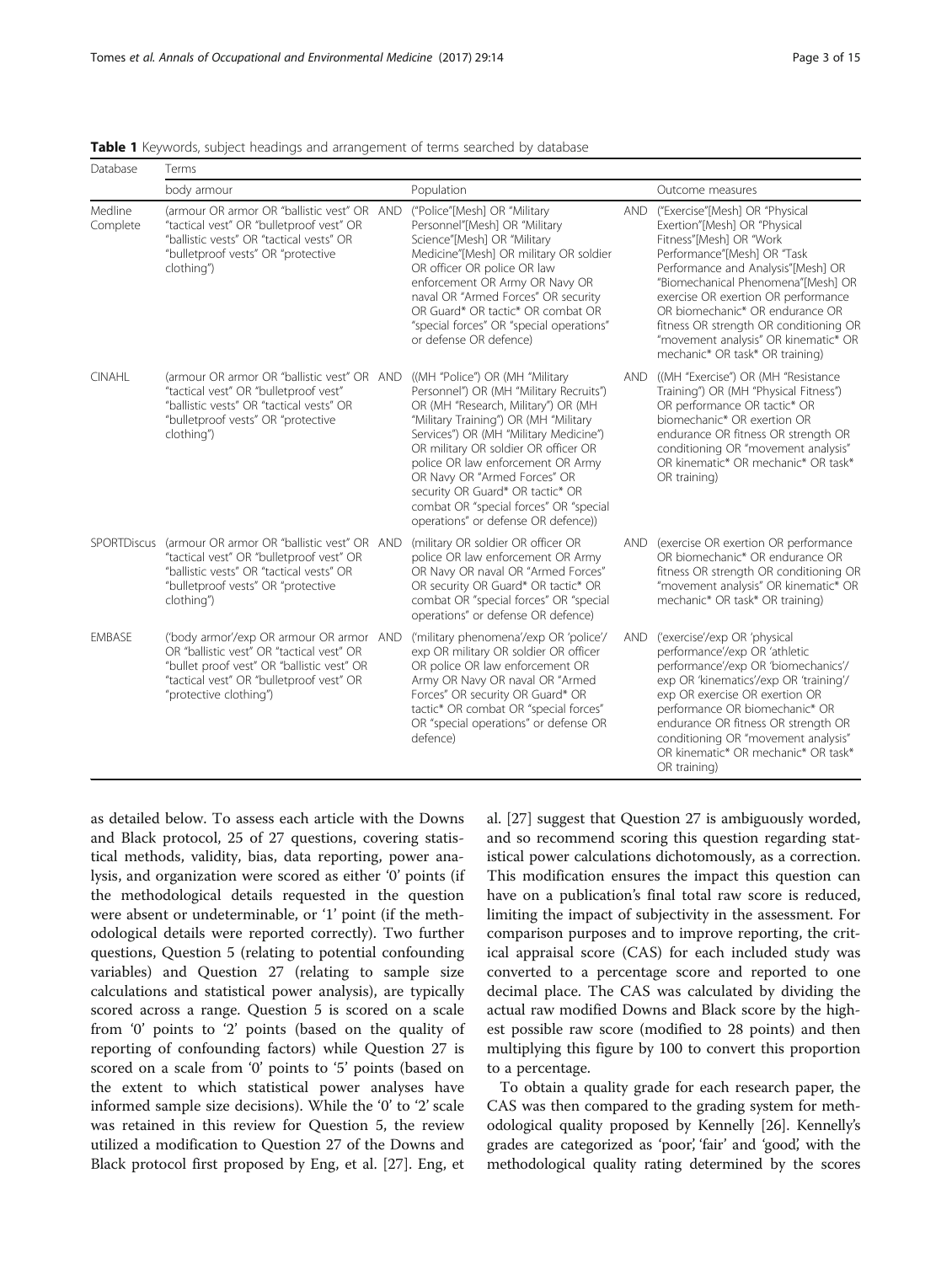assigned in the modified Downs and Black protocol. The grade categories and associated ranges of raw Downs and Black scores employed by Kennelly are: 14 or fewer points, classified as 'poor' quality research, 15–19 points, classified as 'fair' quality research, and 20 or more points, classified as 'good' quality research. However, as the Kennelly system was based on the original Downs and Black protocol (which had a maximum possible score of 32 points), in this review (in which the total possible score from the modified Downs and Black protocol was 28 points) the Downs and Black scores associated with each of Kennelly's grades were converted to percentages. On this basis, the final grading system employed in this review for grading methodological quality of each of the included studies was as follows: Downs and Black score <45.4% - study classified as being of 'poor' methodological quality, score of 45.4–61.0% - study classified as being of 'fair' methodological quality, and score >61.0% - study classified as being of 'good' methodological quality.

All studies were independently critically appraised using the Downs and Black protocol by two authors (CT, RO), with the level of agreement between the appraisers measured using a Cohen's Kappa (k) analysis of all raw scores (27 scores per paper). For final scores, any disagreements between the two authors (CT, RO) in scores awarded were settled by consensus or, if necessary, adjudication by the third author (RP).

Following the critical appraisal process, key data were extracted from the included papers and compiled in tables to provide a concise and systematic overview of key attributes of, and findings from, included studies. The key table headings were a) title, lead author and publication date, b) demographics of the participants, c) the equipment used and worn, d) key independent and dependent variables, e) the occupational task or test employed to assess performance and f) the CAS, expressed as a percentage. Key outcomes were also extracted and compiled, although only those outcomes which reached statistical significance were included, for brevity, in the table, as indicators of significant impacts of the body armour on the occupationally-relevant task performance of the wearer. Study findings from across the included studies were then critically synthesized to generate a clear summary of key findings and identify the strength of evidence supporting these key findings.

#### Results

The PRISMA diagram (Fig. [1\)](#page-5-0) details the results of the literature search, screening, and selection processes. In total, the initial search yielded 704 publications, from which 24 duplicates were removed. Of the remaining 680 publications, 37 were considered to be of potential relevance following initial screening and were examined

in full text to further assess eligibility. Ultimately, 16 eligible studies were retained and formed the basis for this review.

The research reported in this review originated from six countries. Specifically, six studies were from the US [[23, 28](#page-14-0)–[32\]](#page-15-0), five publications were from Australia [[5, 14,](#page-14-0) [33](#page-15-0)–[35\]](#page-15-0), two from New Zealand [\[3](#page-14-0), [36](#page-15-0)], one from India [\[37](#page-15-0)], one from Poland [[38](#page-15-0)], and one from the UK [[39\]](#page-15-0). Three distinct subject populations were represented, consisting of university students  $(n = 7)$ [[29](#page-14-0), [31](#page-15-0)–[35, 39\]](#page-15-0), LEO  $(n = 4)$  [[3](#page-14-0), [5, 14](#page-14-0), [36](#page-15-0)], and military personnel  $(n = 5)$  [[23, 28, 30](#page-14-0), [37, 38](#page-15-0)]. Additionally, ten of the publications studied only males [\[3, 5, 14](#page-14-0), [33](#page-15-0)–[39\]](#page-15-0) and six included both males and females [[23, 28](#page-14-0)–[32\]](#page-15-0). The mean  $\pm$  SD age across all studies was determined to be  $28.85 \pm 2.32$  years, ranging from  $21.9 \pm 2.4$  years [[29\]](#page-14-0) to  $37 \pm 9.16$  years [[3,](#page-14-0) [36\]](#page-15-0).

The mean  $\pm$  SD CAS, derived from critical appraisal of the methodological quality of each included study, was 73.2  $\pm$  6.8%, ranging from 60.7% [[35](#page-15-0)] to 85.7% [[36\]](#page-15-0). This mean indicates that most studies were of at least 'good' (62.5%) methodological quality. The kappa statistic for inter-tester agreement of the methodological quality of the studies indicated an 'almost perfect' agreement  $(k = 0.841)$  [[40\]](#page-15-0). When applying the Downs and Black protocol for critical appraisal of each publication, Questions 1–14, concerning how data was reported, generally scored highly across all studies. Low external validity scores (Questions 11–13) were attributed to those studies which did not recruit participants from a tactical population [[29](#page-14-0), [31](#page-15-0)–[35](#page-15-0), [39\]](#page-15-0). Additionally, one study recruited subjects from a population of military personnel (US Airborne Infantry Soldiers) that had been trained at a level substantially beyond their peers (US Infantry Soldiers). Questions 15–19, relating to internal validity of the study results, showed overall poor scores with respect to blinding, because in most cases, the test condition was a loaded state and was compared to an unloaded control state. The fact that these conditions did not allow for blinding of either the participants or the researchers who conducted and recorded measurements, accounts for the low scores in this area. However, those studies using within-subject measures were able to eliminate selection bias. Scores relating to whether there was adequate consideration of statistical power were generally low across the included studies, due either to insufficient reporting of power or sample size analyses, or low participant numbers.

The key data extracted from the included study reports are summarized in Table [2.](#page-6-0) All but one included study compared outcomes from a loaded condition with those from an unloaded control condition [\[38](#page-15-0)]. The anomalous study, by Majchrzycka et. al.[[38](#page-15-0)], used the current Polish military armour plate as a control for comparison with new alternative plates. Additional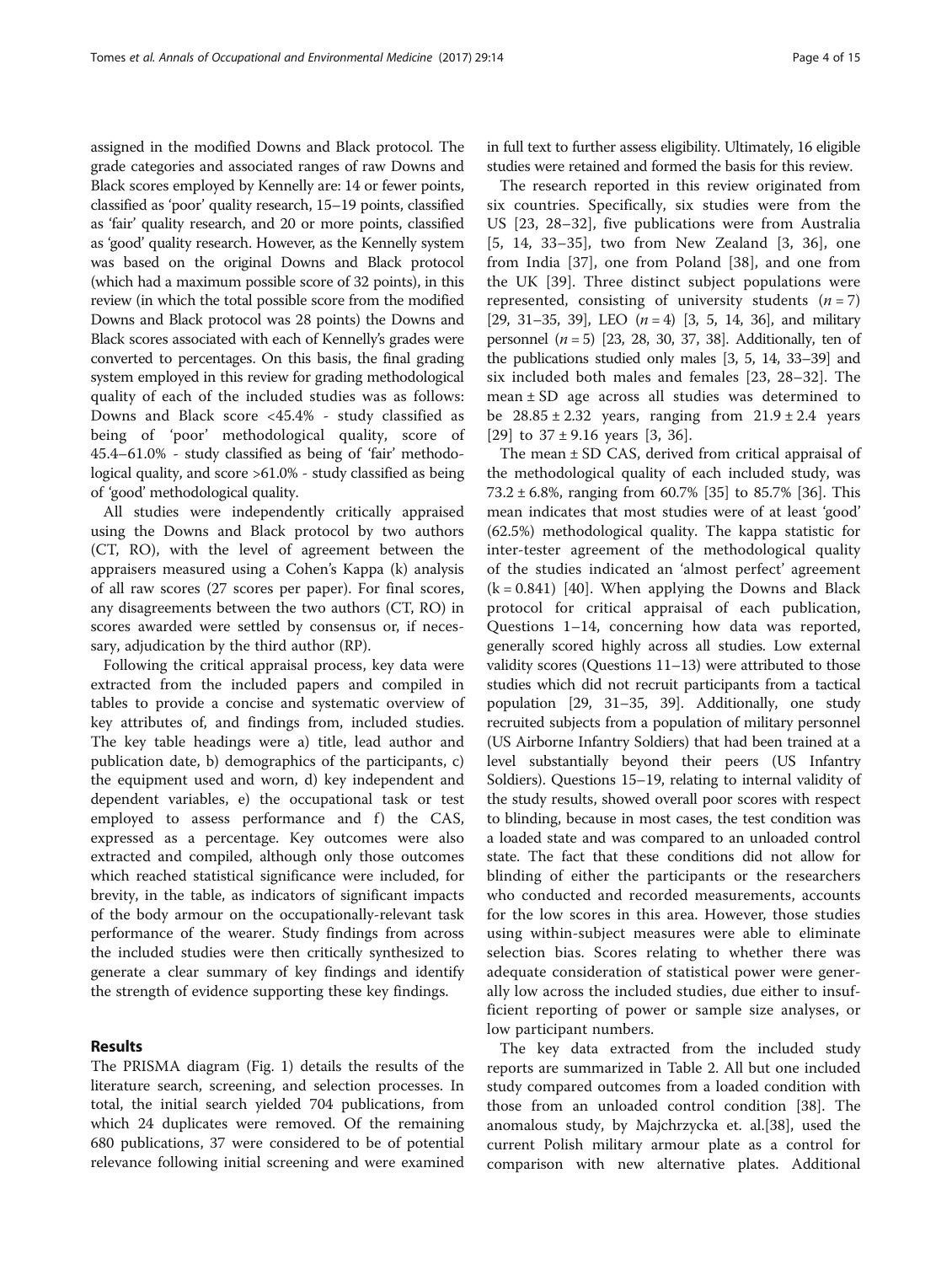<span id="page-5-0"></span>

independent variables were also incorporated in some of the included studies, including a fatigued test subject state [\[3](#page-14-0), [36, 39\]](#page-15-0) and the comparison of different armour configurations [[35, 38](#page-15-0)]. Seven unique categories were identified among included studies based on the outcomes they assessed. These categories were: Physiological measures  $(n = 8)$  [[23, 28, 29,](#page-14-0) [33, 34, 36](#page-15-0), [37](#page-15-0), [39](#page-15-0)], marksmanship measures  $(n = 1)$  [[5\]](#page-14-0), mobility measures  $(n = 2)$  [\[3](#page-14-0), [14](#page-14-0)], kinetic and kinematic measures  $(n = 6)$  [3, [31, 32](#page-15-0), [36\]](#page-15-0), cognitive measures  $(n = 3)$  [\[33](#page-15-0), [38, 39\]](#page-15-0), subjective measures  $(n = 4)$  [[28](#page-14-0), [33, 34](#page-15-0), [36\]](#page-15-0), and thermal measures  $(n = 2)$  [\[33, 34\]](#page-15-0). Because some studies reported multiple outcome measures, they fitted into multiple categories and thus are referenced more than once in the categorized results presented on the page following.

#### Physiological studies

For those studies investigating the physiological effects of wearing body armour, no clear consensus on the independent impacts of wearing body armour emerged from the quantitative data presented in the reports of these studies, as no objective measures were uniformly utilized across all six studies. Nevertheless, the related measures of cardiovascular strain [\[33\]](#page-15-0), pulmonary strain [[37](#page-15-0)] and heart rate [\[36, 37\]](#page-15-0) were all reported as elevated beyond control levels in participants wearing body armour suggesting that workload increased when wearing body armour. The study by Swain, et. al. [[29](#page-14-0)] was unique from the others, in that it considered the potential for wearing body armour during training to increase the benefit of training. After 6 weeks of an United States Marine Corps (USMC) style program, the study showed small improvements to the respiratory exchange ratio (RER) ( $p = 0.01$ ), and maximal heart rate (HRmax) ( $p = 0.01$ ) in both the experimental group, which wore body armour during training, and the control group. Likewise, maximal oxygen uptake (VO2max) increased in both groups, however, whilst mean VO2max increased approximately twice as much in the vest group as in the control group, this difference between groups did not reach statistical significance  $(p = 0.16)$ .

#### Marksmanship studies

Carbone et. al. [\[5\]](#page-14-0) found no statistically significant difference in marksmanship scores between participants in a body armour condition and those in a minimally loaded control condition, during various marksmanship trials. This study tested specialist police officers in both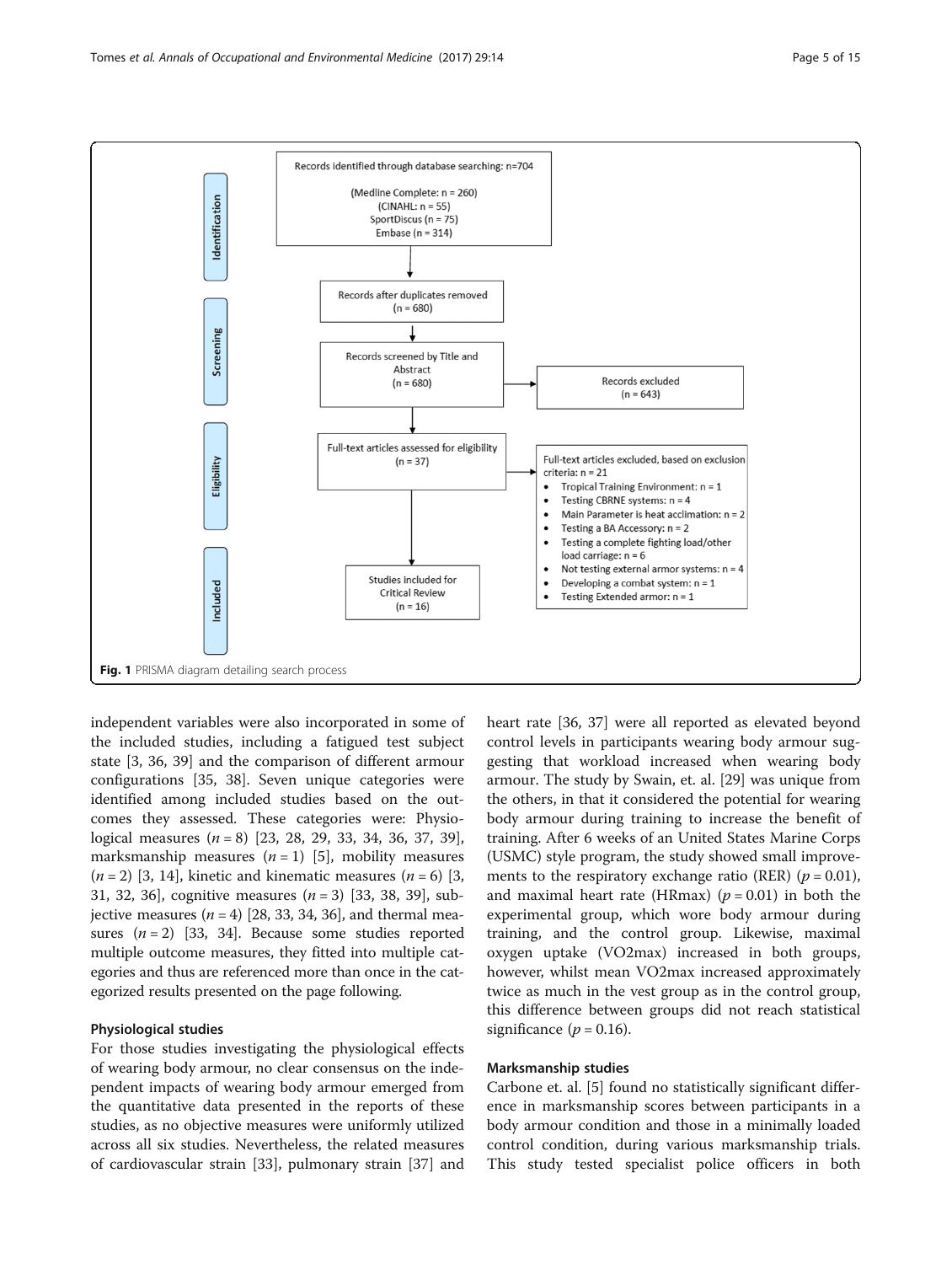<span id="page-6-0"></span>

| NOTE CONSUMER A PROPERTY OF A STRAIGHTEN OF A PARTIES OF A PARTIES OF A PARTIES.                                                                                           |                                                                                                                                                                                                                                                                                                 | auu alu jirg                                                                                                                  |                                                                                                                                                                                                           |                                                                                                                           |                                                                                                                                                                                                                                                                                                                                                               |                |
|----------------------------------------------------------------------------------------------------------------------------------------------------------------------------|-------------------------------------------------------------------------------------------------------------------------------------------------------------------------------------------------------------------------------------------------------------------------------------------------|-------------------------------------------------------------------------------------------------------------------------------|-----------------------------------------------------------------------------------------------------------------------------------------------------------------------------------------------------------|---------------------------------------------------------------------------------------------------------------------------|---------------------------------------------------------------------------------------------------------------------------------------------------------------------------------------------------------------------------------------------------------------------------------------------------------------------------------------------------------------|----------------|
| Title/Author                                                                                                                                                               | Participants                                                                                                                                                                                                                                                                                    | Equipment                                                                                                                     | Variables                                                                                                                                                                                                 | Intervention                                                                                                              | Main Findings                                                                                                                                                                                                                                                                                                                                                 | $CAS^a$<br>(%) |
| armour, low-intensity exercise,<br>and hot-humid conditions on<br>Caldwell, et. al. 2011 [33]<br>physiological strain and<br>The interaction of body<br>cognitive function | University students (AU b)<br>Height: $180.3 \pm 5.11$ cm<br>Weight: 794 ± 11.3 kg<br>Age: 27.3 ± 5.43 years<br>Healthy, Active Male<br>$Mean \pm SD$<br>$Mean \pm SD$<br>$Mean \pm SD$<br>$n = 9$                                                                                              | AU standard issue kevlar<br>ballistic helmet (1.29 kg)<br>vest with ceramic plate<br>Rabintex industries<br>inserts (6.07 kg) | conditions (Hot-Humid)<br>DEP <sup>e</sup> : Body temp, HR <sup>k</sup> ,<br>RPE <sup>f</sup> , vigilance, reaction<br>unloaded condition,<br>ND <sup>d</sup> : Loaded or<br>environmental<br>time        | 2.5 h simulated patrol in<br>hot-humid conditions                                                                         | neat illness (no core temp. >39.5 °C)<br>No significant change in cognitive<br>Loaded condition did not induce<br>Progressive divergence between<br>&unloaded conditions $(p > 0.05)$<br>Armour significantly increases<br>cardiovascular strain $(p = 0.01)$<br>function between loaded<br>loaded and unloaded<br>$RPE$ <sup>f</sup> $(p = 0.02)$            | 67.9           |
| The impact of load carriage on<br>tactical police officer: a pilot<br>the marksmanship of the<br>Carbone, et. al. 2014 [5]<br>study                                        | Operations Unit (AU b)<br>Active male officers of<br>Weight: 89.2 ± 13.2 kg<br>Mean ± SD Age: 33.3<br>Mean ± SD years of<br>experience in the<br>police force: 10.9<br>a police Tactical<br>Height: 177.0<br>$± 4.13$ years<br>Mean ± SD<br>$Mean \pm SD$<br>±11.8cm<br>$± 5.1$ year<br>$n = 6$ | secondary (9 mm Glock)<br>Body armour, helmet,<br>primary (M4) and<br>$(22.8 \pm 1.8 \text{ kg})$<br>weapons                  | DEP <sup>e</sup> : Marksmanship<br>unloaded condition<br>IND <sup>d</sup> : Loaded or<br>accuracy                                                                                                         | Police marksmanship test:<br>one static shoot, and one<br>tactical mobile shoot                                           | shooting results between loaded and<br>unloaded conditions $(p > 0.05)$<br>· No significant difference in                                                                                                                                                                                                                                                     | 71.4           |
| Load Carriage on the Mobility<br>of the Tactical Police Officer<br>The Impact of Occupational<br>Carlton, et. al. 2014 [14]                                                | police Tactical Operations<br>Mean ± SD Height: 177.0<br>Active male officers of a<br>experience in the police<br>Mean ± SD Weight: 89.2<br>Mean ± SD Age: 33.3<br>force: $10.9 \pm 5.1$ year<br>$± 13.2$ kg<br>Mean $±$ SD years of<br>$±$ 4.13 years<br>Unit (AU b)<br>±11.8cm<br>$n = 6$     | Body armour, helmet,<br>secondary (9 mm<br>primary (M4) and<br>Glock) weapons<br>$(22.8 \pm 1.8 \text{ kg})$                  | unloaded condition<br>DEP <sup>e</sup> : Speed and<br>IND <sup>d</sup> : Loaded or<br>mobility during<br>test course                                                                                      | 25 m simulated patrol<br>10 m in line sprint<br>Two 10 m dummy<br>(70 kg) drags                                           | $\pm$ 2.44 s: loaded = 19.89 $\pm$ 1.61 s) and<br>$(p < 0.01)$ during the dummy drag<br>(mean $\pm$ SD time unloaded = 9.29<br>officers were significantly slower<br>$\pm$ 0.53 s: loaded = 10.25 $\pm$ 0.77 s)<br>. Time to complete the tactical<br>movement task increased with<br>mobility task when loaded<br>load (mean ± SD time<br>$unloaded = 18.59$ | 71.4           |
| Impact of police body armour<br>and equipment on mobility<br>Dempsey, et. al. 2013 [3]                                                                                     | Height: 180.68 ± 6.12 years<br>Weight: 90.21 ± 11.59<br>BMI Y: 27.61 SD 3.09<br>Healthy Male Police<br>Mean ± SD Age: 37<br>Officers (NZ 9)<br>$±$ 9.16 years<br>$Mean \pm SD$<br>$Mean \pm SD$<br>$Mean \pm SD$<br>$n = 52$                                                                    | gear (7.65 $\pm$ 0.73 kg)<br>Fitted stab-resistant<br>body armour and<br>simulated duty                                       | DEP <sup>e</sup> : Balance, grappling,<br>functional mobility task<br>fatigued or unfatigued<br>performance, chin up<br>unloaded condition,<br><b>ND</b> <sup>d</sup> : Loaded or<br>repetitions<br>state | Grappling bag exercise<br>Simulated vehicle exit/<br>Max rep. Of chin-ups<br>Timed stabilometer<br>balance task<br>sprint | Time off balance increased 2.42 s on<br>Average acceleration time increased<br>exercise increased 1.89 s on average<br>completed when loaded $(p < 0.001)$<br>" Average TTC <sup>h</sup> for grappling bag<br>average when loaded $(p < 0.001)$<br>0.28 s on average when loaded<br>. 2.86 Fewer chin-ups were<br>when loaded $(p < 0.001)$<br>(p < 0.001)    | 78.6           |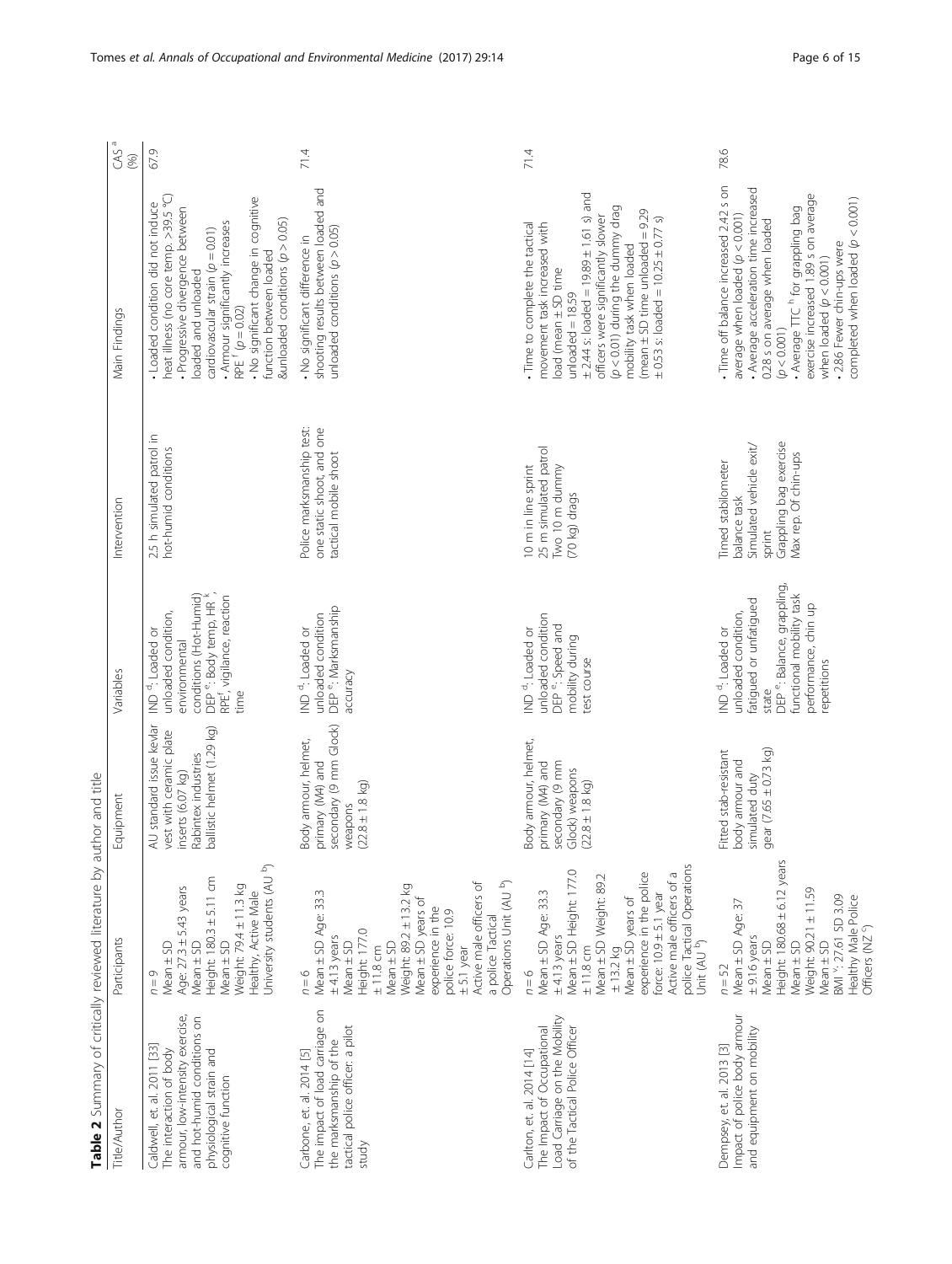| load exercise and distraction<br>Body Armour: the effect of<br>Dempsey, et.al 2014 [36]<br>on landing forces                                      | Mean ± SD Height: 180.68<br>Weight: 90.21 ± 11.59<br>BMI ": 27.61 SD 3.09<br>Healthy Male Police<br>Mean ± SD Age: 37<br>Officers (NZ 9)<br>$± 6.12$ years<br>$± 9.16$ years<br>$Mean \pm SD$<br>$Mean \pm SD$<br>$n = 52$ | simulated duty gear<br>Fitted stab-resistant<br>body armour and<br>$(7.65 \pm 0.73$ kg)                                                                                       | DEP <sup>e</sup> : Ground reaction<br>fatigued or unfatigued<br>unloaded condition,<br>force, jump height<br>ND <sup>d</sup> : Loaded or<br>state                                                    | of a max vertical jump, drop<br>Fatigued and non-fatigued<br>force plate measurements<br>unpredictable jump tasks<br>landing, predictable and<br>following drop landing                                       | Jump height reduced when loaded<br>GRF and jump height loss $(p < 0.001)$<br>Fatigue contributes additional<br>GRF increased when loaded<br>(p < 0.001)<br>(p < 0.001)                                                                          | 85.7 |
|---------------------------------------------------------------------------------------------------------------------------------------------------|----------------------------------------------------------------------------------------------------------------------------------------------------------------------------------------------------------------------------|-------------------------------------------------------------------------------------------------------------------------------------------------------------------------------|------------------------------------------------------------------------------------------------------------------------------------------------------------------------------------------------------|---------------------------------------------------------------------------------------------------------------------------------------------------------------------------------------------------------------|-------------------------------------------------------------------------------------------------------------------------------------------------------------------------------------------------------------------------------------------------|------|
| Body Armour, Performance,<br>Repeated High-Intensity<br>and Physiology During<br>Larsen, et. al. 2012 [34]<br>Work Tasks                          | active males University<br>Healthy, recreationally<br>Height: 185 ± 10 cm<br>Mean ± SD Age: 22<br>Weight: 77 ± 14 kg<br>Students (US P)<br>$Mean \pm SD$<br>$Mean \pm SD$<br>$±$ 2 years<br>$n = 11$                       | protection $(16.98 \pm 1 \text{ kg})$<br>with integral extremity<br>Military helmet (0.5 kg)<br>Protective chest plate                                                        | unarmoured condition<br>crawling, box lifting,<br>IND <sup>d</sup> : Armoured or<br>body temperature<br>accuracy, vaulting,<br>DEP <sup>e</sup> : Shooting                                           | Timed trial of military task<br>circuit course                                                                                                                                                                | Body Temperature increased in the<br>armoured condition $(0.50 \pm 0.41$ °C)<br>. No other test variables reached<br>statistical significance $(p > 0.05)$<br>$RPEf$ was 1 ± 0 higher in the<br>armoured condition $(p < 0.01)$<br>$(p = 0.02)$ | 75.0 |
| kinematics during performance<br>The effects of military body<br>armour on trunk and hip<br>of manual handling tasks<br>Lenton, et. al. 2015 [35] | University students (AU b)<br>Weight: 74.9 ± 7.5 kg<br>Healthy, active male<br>Height: 180 ± 8 cm<br>$Mean \pm SD$<br>$Mean \pm SD$<br>Age: $22 \pm 1$<br>$Mean \pm SD$<br>$n = 16$                                        | Armour System (8.6 kg)<br>Tiered Body Armour<br><b>Tiered Body Armour</b><br>Tiered Body Armour<br>Modular Combat<br>System 2(7.3 kg)<br>System 1(7.0 kg)<br>System 3(6.4 kg) | angle, trunk rotation ROM W<br>DEP <sup>e</sup> : Average flexion<br>unloaded condition,<br>configuration worn<br>ND <sup>d</sup> : Loaded or<br>body armour                                         | Ammunition box lift and<br>Ammunition box Lower<br>Each task assessed with<br>Sandbag lift and place<br>a 12 camera motion<br>capture system<br>and place<br>place                                            | . No significant differences between<br>Any loaded condition significantly<br>. Any loaded condition increased<br>decreased trunk rotation ROM W<br>armour configuration $(p > 0.05)$<br>flexion $(p < 0.001)$<br>(p < 0.001)                   | 60.7 |
| Composite Ballistic Inserts for<br>Majchrzycka, et. al. 2013 [28]<br>Bullet- and Fragment-Proof<br>Ergonomics Assessment of<br>Vests              | Healthy, military males<br>Height: 183.0 ± 6.8 cm<br>Weight: 85.5 ± 9.8 kg<br>Age: 32.07 ± 2.1 year<br>$Mean \pm SD$<br>$Mean \pm SD$<br>Mean ± SD<br>(Poland)<br>$n = 10$                                                 | Plate WKP × 112(2.10 kg)<br>Standard Plate (2.40 kg)<br>Plate WKP $*$ 14(3.18 kg)<br>only within a standard<br>ballistic plate inserts<br>One of three front<br>tactical vest | ND <sup>d</sup> : Which of 3 unique<br>ballistic plates was being<br>perceptiveness, complex<br>ergonomics, Grandjean<br>DEP <sup>e</sup> : Subjective<br>scale, attention/<br>reaction time<br>worn | assessment of cognitive<br>function, completion of<br>Battery of questions,<br>functional tasks                                                                                                               | • No conclusive changes in cognitive<br>lightest plate was rated the highest<br>function across the tested plates<br>Although inconclusive, the<br>in subjective scoring                                                                        | 75   |
| Physiological Effects of Wearing<br>Body Armour on Male Soldiers<br>Majumdar, et. al. 1997 [37]                                                   | Weight: 58.5 ± 6.92 kg<br>Healthy male Soldiers<br>Age: 29.3 ± 4.08 years<br>Height: $166 \pm 5.9$ cm<br>Mean ± SD<br>Studies I, II:<br>Mean ± SD<br>$Mean \pm SD$<br>(India)<br>$n = 6$                                   | vest with foam backing<br>(Indian Standard Issue)<br>11.0 kg metallic plate                                                                                                   | performance, hot-humid<br>DEP <sup>e</sup> : Treadmill test<br>unloaded condition<br>pulmonary function<br>exposure step test<br>performance and<br>ND <sup>d</sup> : Loaded or                      | °C, 60%<br>Measurement of FE <sup>J</sup> , FVC 9 and<br>max voluntary ventilation<br>20 m resting followed by<br>40 m light exercise in 34<br>humidity conditions<br>$2.22$ m/s, 10 m flat<br>treadmill walk | exertion in the loaded state $(p < 0.01)$<br>• Physiological values of HR <sup>k</sup> , and<br>VO2 <sup>1</sup> all showed significantly greater<br>. Pulmonary function deteriorated in<br>the loaded condition $(p < 0.001)$                 | 71.4 |

Table 2 Summary of critically reviewed literature by author and title (Continued)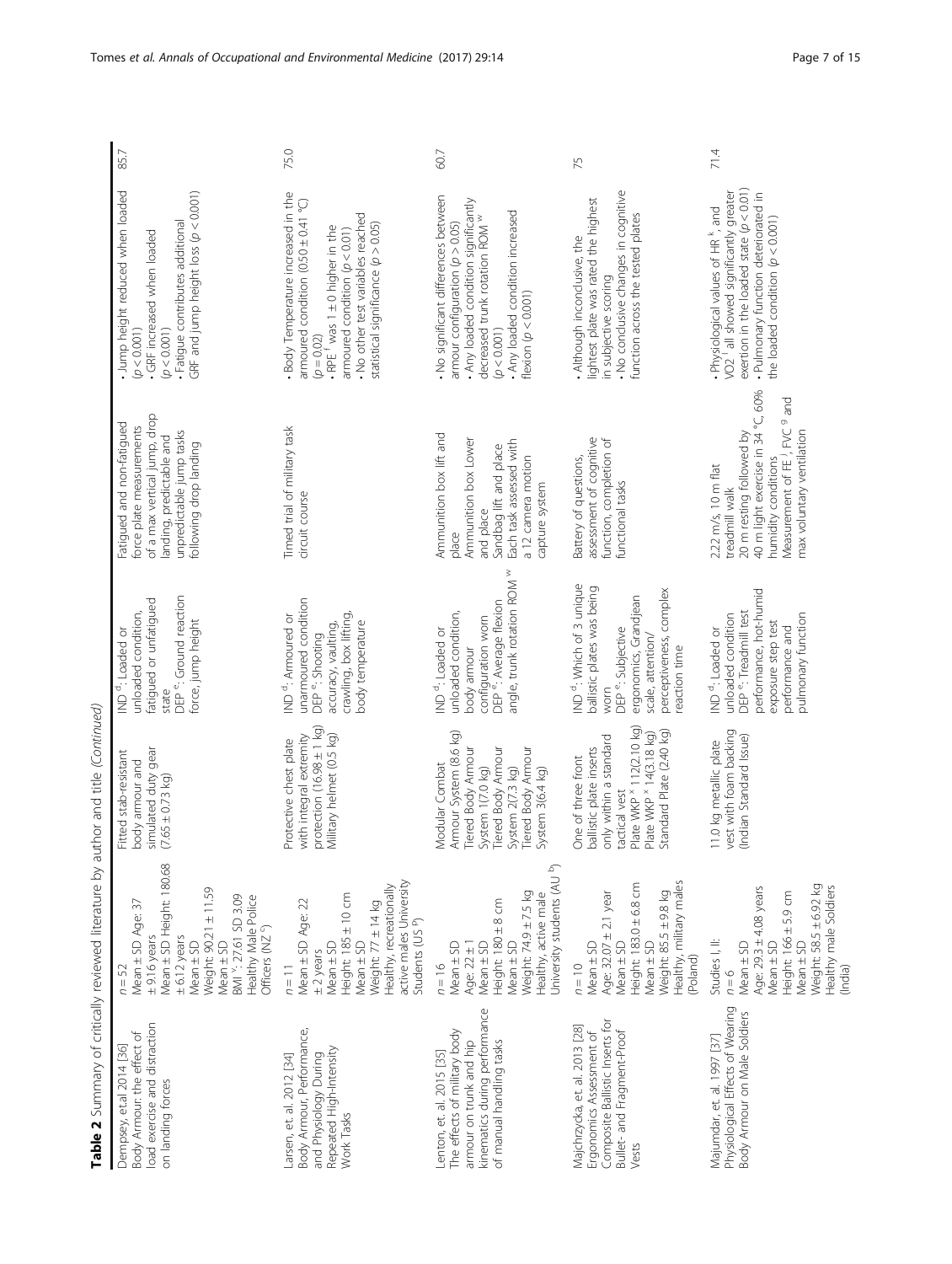| 78.6                                                                                                                                                                                                                                                                                                                                                                                                                                            |                                               | 78.6                                                                                                                                                                                                                                                                                                    |
|-------------------------------------------------------------------------------------------------------------------------------------------------------------------------------------------------------------------------------------------------------------------------------------------------------------------------------------------------------------------------------------------------------------------------------------------------|-----------------------------------------------|---------------------------------------------------------------------------------------------------------------------------------------------------------------------------------------------------------------------------------------------------------------------------------------------------------|
| Increased time spent in flexion at<br>· Increased time spent in flexion at<br>duration of motion capture tests<br>capture tests increased ( $p \le 0.02$ )<br>· Small but significant effects on<br>duration of self-paced motion<br>both joints ( $p \leq 0.02$ )<br>both joints ( $p \leq 0.04$ )<br>Post-Exercise:<br>Pre Exercise:<br>$(p = 0.03)$                                                                                          |                                               | angle for females and a reduced angle<br>· Thorax posture was at an increased<br>time to completion and time spent<br>The loaded state increased GRF<br>in flexion $(p \le 0.02)$<br>for males $(p = 0.05)$<br>Post-Exercise:<br>Pre-Exercise:                                                          |
| treadmill walking at 1.65 m/s<br>both before and after 45 m<br>examinations of Toe-touch<br>Kinematic motion capture<br>and 2-legged squat tasks                                                                                                                                                                                                                                                                                                |                                               | treadmill walking at 1.65 m/s<br>and prone-to-standing tasks<br>both before and after 45 m<br>Kinematic motion capture<br>examinations of box drop                                                                                                                                                      |
| fatigued or non-fatigued<br>DEP <sup>e</sup> : Lower back and<br>unloaded condition,<br>ND <sup>d</sup> : Loaded or<br>Knee kinematics<br>state                                                                                                                                                                                                                                                                                                 |                                               | fatigued or non-fatigued<br>DEP <sup>e</sup> : Lower back and<br>unloaded condition,<br>IND <sup>d</sup> : Loaded or<br>Knee kinematics<br>state                                                                                                                                                        |
| consisting of front and<br>10.81 kg armour setup<br>only in a military vest<br>back ceramic plates                                                                                                                                                                                                                                                                                                                                              |                                               | 10.81 kg armour setup<br>consisting of front and<br>only in a military vest<br>back ceramic plates                                                                                                                                                                                                      |
| Mean ± SD Age: 24 ± 5.02<br>Height: 167.9 ± 6.15 cm<br>Weight: 78.77 ± 9.41 kg<br>Age: 26.67 ± 5.47 years<br>Age: 31.5 ± 5.24 years<br>Height: 166 ± 10 cm<br>Height: 179±5 cm<br>Weight: 62.8 ± 6.92<br>Females: $n = 12$<br>Soldiers (India)<br>Healthy male<br>Males: $n = 12$<br>$Mean \pm SD$<br>$Mean \pm SD$<br>$Mean \pm SD$<br>$Mean \pm SD$<br>$Mean \pm SD$<br>$Mean \pm SD$<br>$Mean \pm SD$<br>Mean ± SD<br>Study III:<br>$n = 16$ | Weight: 61.54 ± 7.38 kg<br>Healthy University | Weight: 78.77 ± 9.41 kg<br>Weight: 61.54 ± 7.38 kg<br>Age: 26.67 ± 5.47 years<br>Height: 166 ± 10 cm<br>Height: 179±5 cm<br>Students (US P)<br>Females: $n = 12$<br>Age: 24 ± 5.02<br>Males: $n = 12$<br>Mean ± SD<br>$Mean \pm SD$<br>$Mean \pm SD$<br>$Mean \pm SD$<br>$Mean \pm SD$<br>$Mean \pm SD$ |
| Armour on the Lower Back and<br>Toe-Touch and Two-Legged<br>The Effects of Military Body<br>Knee Kinematics During<br>Phillips, et. al. 2015 [31]<br>Squat Tasks                                                                                                                                                                                                                                                                                |                                               | and Knee Mechanics During<br>The Effects of Military Body<br>Armour on the Lower Back<br>Box Drop and Prone to<br>Phillips, et. al. 2016 [32]<br>Standing Tasks                                                                                                                                         |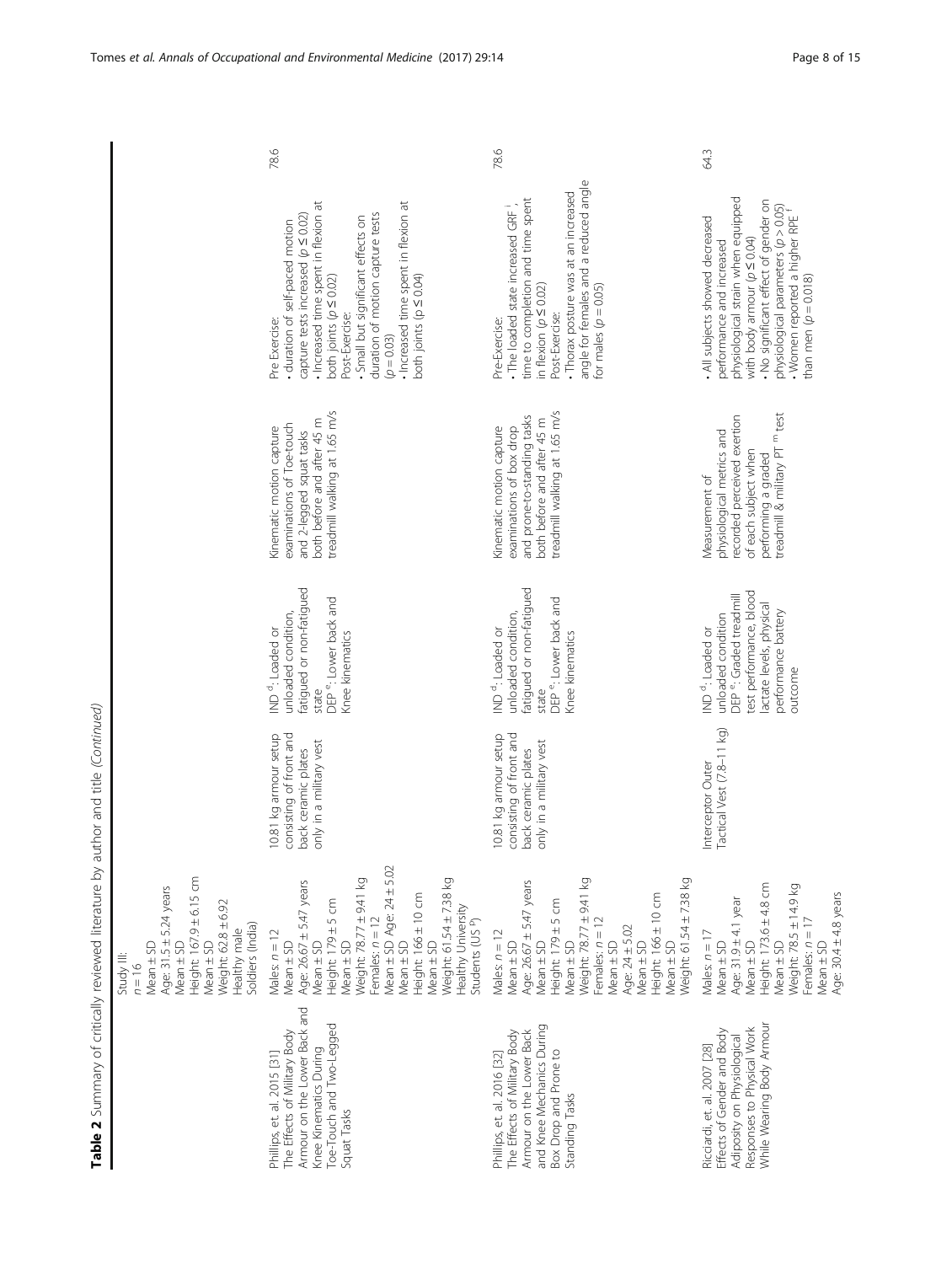|                                                                                                                               | 75.0                                                                                                                                                                                                                                                                                                                                                | 64.3                                                                                                                                                                                                                         | 71.4                                                                                                                                                                                                                           | 82.1                                                                                                                                                                            |
|-------------------------------------------------------------------------------------------------------------------------------|-----------------------------------------------------------------------------------------------------------------------------------------------------------------------------------------------------------------------------------------------------------------------------------------------------------------------------------------------------|------------------------------------------------------------------------------------------------------------------------------------------------------------------------------------------------------------------------------|--------------------------------------------------------------------------------------------------------------------------------------------------------------------------------------------------------------------------------|---------------------------------------------------------------------------------------------------------------------------------------------------------------------------------|
|                                                                                                                               | · Significantly increased physiological<br>· Stair stepping and pull-ups/hang<br>time were decreased in the loaded<br>state $(p < .0025)$ , and no change in<br>strain during treadmill testing<br>handgrip strength was noted<br>(p < 0.001)                                                                                                       | · Time, but not loaded condition<br>. No effect on oral temperature<br>affected cognitive performance<br>· Loaded condition significantly<br>increased HR $k$ ( $p$ < 0.05)<br>(p < 0.05)                                    | . The loaded condition resulted in<br>significantly less dynamic postural<br>stability $(p < 0.001)$                                                                                                                           | significantly $(p = 0.01)$ in both groups<br>vest group, but this difference did<br>$\cdot$ VO2max <sup>5</sup> increased $\sim$ 2x for the<br>. HRmax " decreased slightly but |
|                                                                                                                               | test sessions, either with or<br>without body armour and<br>Subjects participated in 2<br>completed the physical<br>performance battery                                                                                                                                                                                                             | Study 1: Determine the level<br>of exercise necessary to<br>variables and cognitive<br>Study 2: Physiological<br>observe a change in<br>cognitive function<br>function                                                       | Force plate analysis of a<br>single leg jumping task                                                                                                                                                                           | 6 week USMC "-styled physical<br>training regimen either with<br>or without armour                                                                                              |
|                                                                                                                               | performance, hand grip<br>strength, stair step test<br>performance and pull-<br>DEP <sup>e</sup> : Treadmill test<br>unloaded condition<br>IND <sup>d</sup> : Loaded or<br>ups/hang-time                                                                                                                                                            | temp, cognitive function<br>ND <sup>d</sup> : Brief or extended<br>DEP <sup>e</sup> : Heart rate, oral<br>unloaded condition<br>exercise, loaded or                                                                          | DEP <sup>e</sup> : Dynamic postural<br>unloaded condition<br>ND <sup>d</sup> : Loaded or<br>stability                                                                                                                          | without the ballistic vest/<br>IND <sup>d</sup> : Training with or<br>helmet                                                                                                    |
|                                                                                                                               | Tactical Vest (7.8-11 kg)<br>Interceptor Outer                                                                                                                                                                                                                                                                                                      | F6 PASGT <sup>n</sup> Helmet<br>S203 Tactical Vest                                                                                                                                                                           | Standard issue US Army<br>weight $12.47 \pm 2.56$ kg)<br>Standard US Army<br>ACU <sup>q</sup> Uniform<br><b>Body Armour</b><br>$(Mean \pm SD)$                                                                                 | ballistic vest with inserts<br>Small, medium or large<br>(US P standard issue)<br>US P standard issue<br>ballistic helmet                                                       |
| Healthy, active, military<br>Height: 163.8 ± 5.1 cm<br>Weight: 62.1 ± 9.4 kg<br>personnel (USP)<br>$Mean \pm SD$<br>Mean ± SD | Healthy, active, military<br>Height: 173.6 ± 4.8 cm<br>Height: 163.8 ± 5.1 cm<br>Weight: 78.5 ± 14.9 kg<br>Weight: 62.1 ± 9.4 kg<br>Age: 30.4 ± 4.8 years<br>Age: $31.9 \pm 4.1$ year<br>personnel (US P)<br>Females: $n = 17$<br>Males: $n = 17$<br>$Mean \pm SD$<br>$Mean \pm SD$<br>Mean ± SD<br>$Mean \pm SD$<br>$Mean \pm SD$<br>$Mean \pm SD$ | Healthy male University<br>Healthy male University<br>Age: 20.8 ± 1.7 years<br>Age: 26.6 ± 6.2 years<br>Students (US P)<br>students (US P)<br>$Mean \pm SD$<br>$Mean \pm SD$<br>Study 1:<br>Study 2:<br>$n = 20$<br>$n = 40$ | Height: 174.49 ± 8.84 cm<br>Weight: 82.38 ± 13.93 kg<br>Healthy, active Airborne<br>nfantry Soldiers (US P)<br>Age: $29 \pm 6.6$ years<br>$n = 36$ (4 females,<br>$Mean \pm SD$<br>$Mean \pm SD$<br>$Mean \pm SD$<br>32 males) | Age: $22.8 \pm 2.5$ years<br>$n = 17$ (9 females,<br>Vest Group:<br>$Mean \pm SD$<br>8 males)                                                                                   |
|                                                                                                                               | Metabolic Demands of Body<br>Performance in Simulated<br>Ricciardi, et. al. 2008 [23]<br>Armour on Physical<br>Stress Conditions                                                                                                                                                                                                                    | The Effect of Exercise and Body<br>Armour on Cognitive Function<br>Roberts, et. al. 2013 [39]<br>in Healthy Volunteers                                                                                                       | The Addition of Body Armour<br>Diminishes Dynamic Postural<br>Stability in Military Soldiers<br>Sell, et. al. 2013 [30]                                                                                                        | Performance Wearing Personal<br>Effects of Training on Physical<br>Swain, et. al. 2010 [29]<br>Protective Equipment                                                             |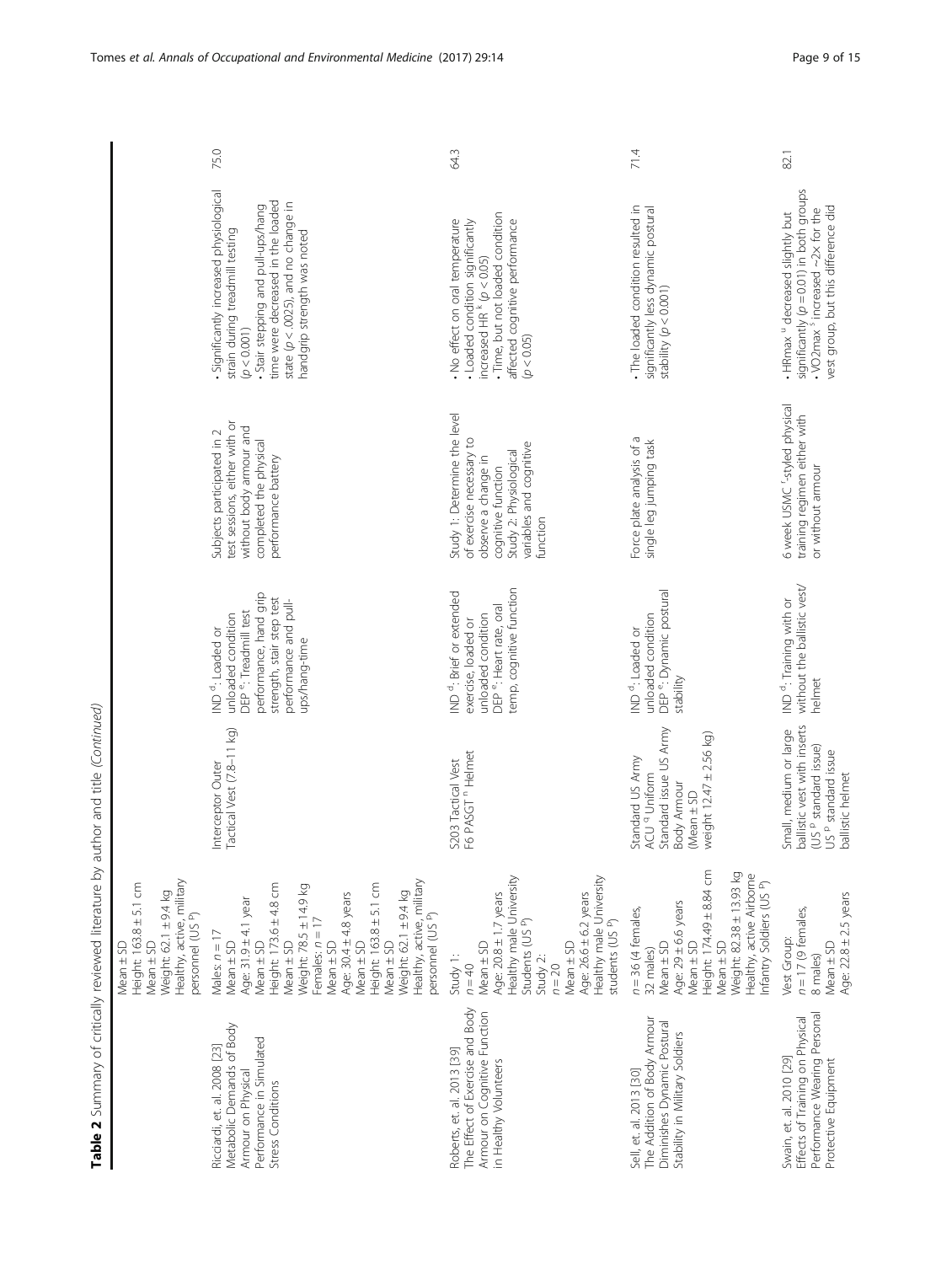| Table 2 Summary of critically reviewed literature by author and title (Continued)                                                                                                                                                                                                                                                                                                                                                                                                                                                                                                                                                                                                                                                                                                                                                                                   |                                                 |                                                                                                                                         |                                                                                                                                                                                                                                                                                                              |
|---------------------------------------------------------------------------------------------------------------------------------------------------------------------------------------------------------------------------------------------------------------------------------------------------------------------------------------------------------------------------------------------------------------------------------------------------------------------------------------------------------------------------------------------------------------------------------------------------------------------------------------------------------------------------------------------------------------------------------------------------------------------------------------------------------------------------------------------------------------------|-------------------------------------------------|-----------------------------------------------------------------------------------------------------------------------------------------|--------------------------------------------------------------------------------------------------------------------------------------------------------------------------------------------------------------------------------------------------------------------------------------------------------------|
| university students (US P)<br>university students (US P)<br>Healthy, active female<br>Weight: 74.8 ± 14.2 kg<br>Healthy, active, male<br>Age: 21.9 ± 2.4 years<br>Weight: 72.6 ± 12.9<br>Height: 174 ± 8 cm<br>Mean ± SD<br>Height: 171 ± 7 cm<br>$n = 20$ (9 females<br>Control Group:<br>$BM: 24.7 \pm 3.6$<br>BMI: 24.6 ± 3.4<br>$Mean \pm SD$<br>$Mean \pm SD$<br>$Mean \pm SD$<br>$Mean \pm SD$<br>$Mean \pm SD$<br>$Mean \pm SD$<br>11 males)                                                                                                                                                                                                                                                                                                                                                                                                                 | Total ensemble mean ±<br>SD mass: 11.7 ± 2.8 kg | DEP <sup>e</sup> : FEV <sup>1</sup> , VO2max <sup>5</sup> ,<br>RER <sup>t</sup> , HRmax ",<br>USMC <sup>r</sup> PRT <sup>o</sup> values | PRT scores (push-ups, sit-ups, pull-ups,<br>Both groups significantly improved<br>and 3-mile run) following training<br>• Slight but significant $(p = 0.01)$<br>decrease in RER $t$ in both groups<br>not reach statistical significance<br>• No changes in FEV <sup>1</sup><br>(p < 0.001)<br>$(p = 0.16)$ |
| <sup>n</sup> PASGT: Personnel Armour System for Ground Troops<br><sup>5</sup> VO2max: Maximal Volume of Oxygen<br>USMC: United States Marine Corps<br><sup>f</sup> RPE: Rating of Perceived Exertion<br><sup>t</sup> RER: Respiratory Exchange Ratio<br>Legend by order of appearance<br>FEV: Forced Expiratory Volume<br>" HRmax: Heart Rate Maximum<br>P US: United States of America<br>GRF: Ground Reaction Forces<br><sup>o</sup> PRT: Physical Readiness Test<br><sup>q</sup> ACU: Army Combat Uniform<br><sup>a</sup> CAS: Critical Appraisal Score<br>9 FVC: Forced Vital Capacity<br><sup>h</sup> TTC: Time to Completion<br>VO2: Volume of Oxygen<br>v BMI: Body Mass Index<br>m PT: Physical Training<br><sup>d</sup> IND: Independent<br><sup>c</sup> NZ: New Zealand<br><sup>e</sup> DEP: Dependent<br>k HR: Heart Rate<br><b>b</b> AU: Australia<br>ă |                                                 |                                                                                                                                         |                                                                                                                                                                                                                                                                                                              |

<sup>w</sup> ROM: Range of Motion<br><sup>x</sup> WKP: A brand of ballistic armour inserts

 $\tilde{A}$ Table 2 Summary of critically reviewed literature by author and title (Continued)  $\sqrt{ }$ J.  $\ddot{\phantom{a}}$ J. j  $\frac{1}{2}$  $\overline{\phantom{a}}$  $\overline{\phantom{a}}$ j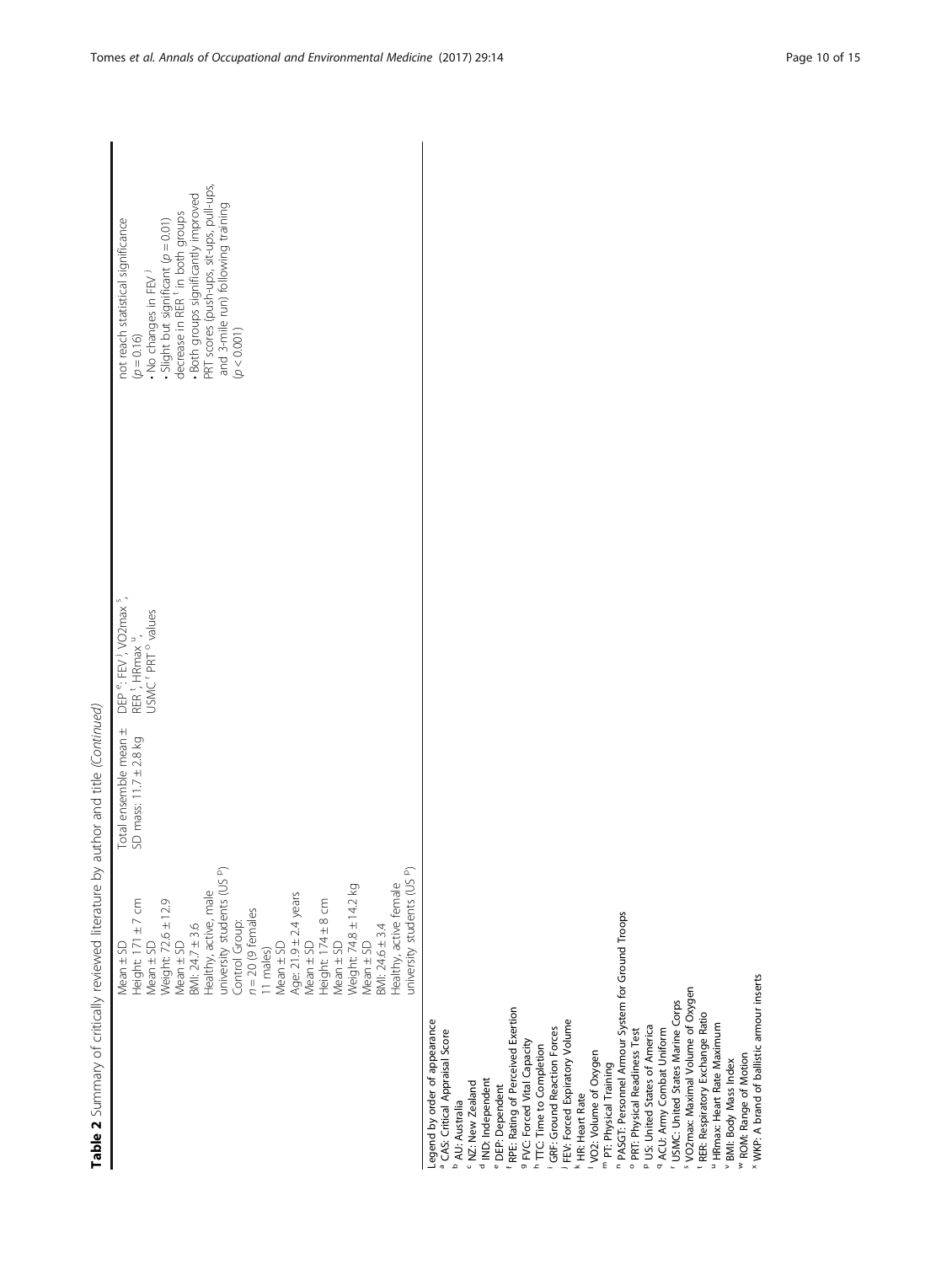tactically-loaded condition (ballistic vest, helmet, and primary (M4) and secondary (Glock) weapons of approximately 22 kgs) and an unloaded condition (dressed in fatigues only). Although no statistically significant differences were found in marksmanship measures (5-bullet impact distance from centre of target, on the vertical and horizontal axis), the authors did report that there was a trend towards horizontal target groupings being superior in the loaded condition, during both the static and mobile shooting (25 m pursuit) tasks. While this result did not reach statistical significance, the authors hypothesize that because the participants train primarily in the loaded state, their accuracy may be better when loaded due to a practice effect and the potential stabilizing effect of the body armour.

#### Mobility studies

Of the two studies [[3, 14](#page-14-0)] investigating changes in mobility associated with wearing body armour, one [[14](#page-14-0)] reported a statistically significant difference between a group wearing a tactically loaded specialist police officer body armour configuration (mean  $\pm$  SD: 22.8  $\pm$  1.8 kg total equipment weight) and an unloaded control group when testing participants on a 10 m sprint, 25 m simulated patrol, and dummy drags [\[14\]](#page-14-0). Loads that exceeded 25% of body weight resulted in a significantly greater effect than lower loads. With respect to task completion, the dummy drag was most severely impacted by load (unloaded mean  $\pm$  SD time to complete =  $9.29 \pm 0.53$  s: loaded =  $10.25 \pm 0.77$  s). In the other study [[3](#page-14-0)], the researchers found that a stab resistant body armour configuration (mean  $\pm$  SD weight: 7.65  $\pm$  0.73 kg,) when compared to no load, significantly increased time off balance (mean time 8.12 s loaded, 5.7 s unloaded, when using the stabiliometer,  $p < 0.001$ ), time to completion during a simulated vehicle exit/sprint (mean time 1.95 s loaded, 1.67 s unloaded,  $p < 0.001$ ), and time to completion of a mobility battery (mean time 18.16 s loaded, 15.85 s unloaded, P < 0.001).

#### Kinematic and kinetic studies

Five Studies [[3, 30](#page-14-0)–[32](#page-15-0), [35\]](#page-15-0) reporting on trunk mechanics found that wearing body armour either compromised trunk posture [[32\]](#page-15-0) (by increasing flexion or extension during the test activities) [[31](#page-15-0), [32](#page-15-0), [35](#page-15-0)], reduced range of motion [\[35](#page-15-0)], or reduced stability [\[3](#page-14-0), [30](#page-14-0)]. These impacts of wearing body armour (total weight ranging from 6.4–12.5 kg) reached statistical significance ( $p \le 0.05$ ). Additional observed kinematic impacts of wearing body armour included: increased time to occupational task completion, ranging from 1.89 s extra for grappling tasks  $(p < 0.001)$  [\[3](#page-14-0)] to 0.5 s extra for both box drop and prone to standing tasks  $(p = 0.03)$  [\[32](#page-15-0)]; reduced jump height  $(p < 0.001)$  [[36](#page-15-0)]; and increased ground reaction forces (GRF) (6–19% over control figures) ( $p \le 0.02$ ) [\[32](#page-15-0), [36](#page-15-0)].

#### Cognition

Of the three included studies that considered the impacts of wearing body armour on cognitive function [[33, 38](#page-15-0), [39](#page-15-0)], only the study by Roberts, et. al. [\[39](#page-15-0)] found a loss in cognitive function when wearing body armour. In that study, the researchers used a verbal fluency task and a controlled order word association task as outcome measures, and observed changes in cognitive strategy. As participants became fatigued, executive function decreased and non-executive function increased  $(p < 0.05)$ . For this reason, the authors attributed cognitive function decline to fatigue over time, and stated that body armour (S203 Tactical vest and PASGT helmet) did not mediate cognitive impairment, even though clearly it may have contributed to fatigue. Majchrzycka, et. al. [\[38\]](#page-15-0), found no statistically significant differences between body armour and noarmour groups when comparing the effects of a variety of ballistic chest plates only (2.1–3.2 kg) on cognitive performance, measured via the Grandjean scale, tests of attention and perceptiveness and complex reaction time tests for cognition assessment,. Caldwell et. al. [\[33\]](#page-15-0) also found no statistically significant relationship between cognitive performance (assessed using the Mini-Cog rapid assessment battery) and wearing body armour (7.36 kg, vest and helmet) ( $p > 0.05$ ).

#### Subjective outcomes

All studies considering the rating of perceived exertion (RPE) [\[28](#page-14-0), [33](#page-15-0), [34](#page-15-0), [36](#page-15-0)] observed statistically significant increases in RPE during activities undertaken by participants when they were wearing body armour (with loads ranging from 7.8 to 17.48 kg) while performing tasks including shooting accuracy, vaulting, crawling, box lifting and graded exercise testing. One study, using a 7.8–11 kg interceptor plate vest, noted that females reported a higher RPE (1 level of perceived exertion higher on average) than males for the same given tasks [\[28](#page-14-0)].

#### Thermal outcomes

Two studies [[33, 34\]](#page-15-0) found that the loaded state (7.36 kg [[33\]](#page-15-0) to 19.48 kg [\[34\]](#page-15-0)) elevated body temperature during activity (by 0.41 to 0.50 °C), beyond control levels in an environment of 21.3 °C (no relative humidity provided) to 36 °C (60% relative humidity) [[33\]](#page-15-0). Body temperature data were obtained either via the auditory canal [[33](#page-15-0)] and from the rectum or an ingested radio-telemetry pill [\[34](#page-15-0)]. Another study [\[39](#page-15-0)] found that body temperature was not affected by body armour, but used oral temperature, rather than temperature in the gastro-intestinal tract or temperature assessed via the auditory canal. In this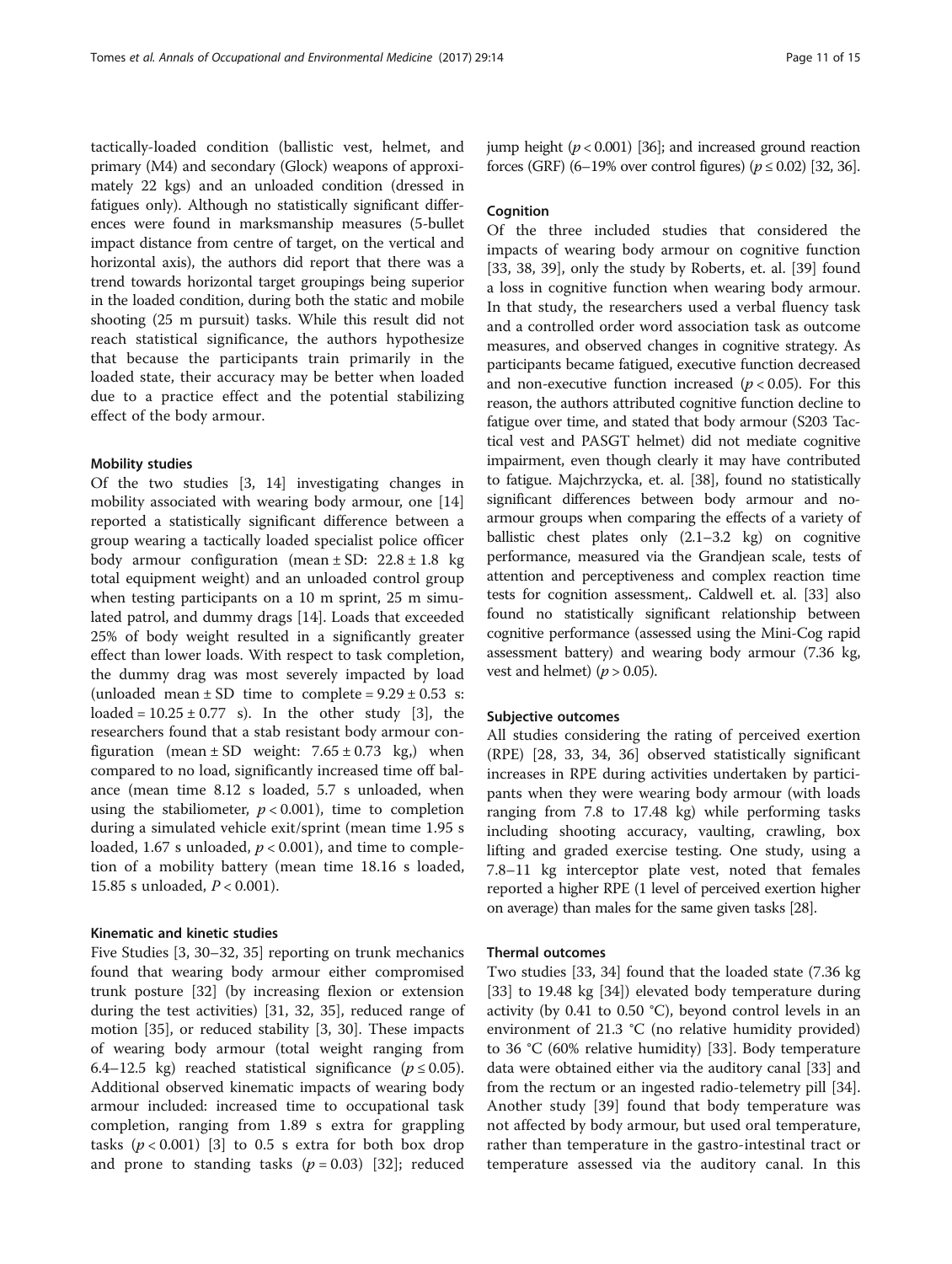study the weight of the body armour, environmental temperature and humidity were not provided.

#### **Discussion**

The aim of this systematic review of the literature was to identify and critically appraise the methodological quality of published studies that have investigated the impacts of body armour on task performance in tactical populations, and to synthesize and report key findings from these studies to inform law enforcement organizations. In total, 16 publications were critically reviewed, achieving a mean  $\pm$  SD critical appraisal score of 73.2  $\pm$  6.8% (range 60.7 to 85.7%). Seven emerging categories, based on reported outcome measures, emerged to form the basis of the themes reported in the preceding results section and now discussed in the context of findings from the broader tactical research literature. These seven themes, discussed below, are physiological effects, marksmanship effects, mobility effects, kinetic and kinematic effects, cognitive effects, subjective measures, and thermal effects.

#### Physiological effects of wearing body armour

The wide variety of loads (ranging from 7.36 kg [[33](#page-15-0)] to 17.48 kg [\[34\]](#page-15-0)) and test conditions (e.g., hot/humid exercise conditions [\[33](#page-15-0), [37](#page-15-0)], simulated functional task circuit [[34\]](#page-15-0), graded treadmill testing [\[28\]](#page-14-0), physical fitness testing [[23, 28\]](#page-14-0) and running tasks [\[39](#page-15-0)]) resulted in heterogeneous results across studies considered in the physiological study category. Additionally, the available studies in this category did not always use comparable outcome measures – for example, studies used related but distinct measures of cardiovascular strain [\[33\]](#page-15-0), pulmonary strain [[37\]](#page-15-0), body temperature and heart rate [\[36](#page-15-0), [37](#page-15-0)]. With this variability in outcome measures likely contributing to the observed variability in study findings, specific conclusions that can be drawn from this review about physiological effects of wearing body armour are limited. Nevertheless, the included studies, which analyzed HR, pulmonary function, blood lactate levels, VO2max, and RER, did indicate overall that workload increased when wearing body armour, and this is not surprising since body armour adds load. This finding is consistent with findings of military studies, such as the article by Polcyn, et. al. [\[41](#page-15-0)], which found increased energy expenditure in female soldiers during a loaded (12–50 kg) 3.2 km land navigation course. Therefore, the physiological data reported in this review, as well as the subjective data (discussed later in this report) and related outcome measures including mobility, balance, time to complete tasks and other occupationally relevant measures reported in the included studies all indicate that wearing body armour results in additional increases in exertion when LEO perform physically demanding tasks, and this finding is consistent with findings in military populations.

#### Marksmanship effects of wearing body armour

Only one study in the marksmanship category assessed the effects of body armour on marksmanship of tactical populations [\[5](#page-14-0)]. In this study, using an M4 rifle and Glock handgun, no significant effect of wearing the body armour was found. The authors cited low numbers of participants  $(n = 6)$  and limited marksmanship data as major contributors to the inconclusive result. Similar challenges were reported by Orr, et. al. [\[42\]](#page-15-0), who also considered tactical police officers in their research. A further study investigated participants drawn from a military population performing exercise (repetitive 20.5 kg/ 1.55 m box lift) while wearing a combat load (29.9 kg) [[43](#page-15-0)] and found that while the load did not decrease rifle accuracy, an increase in the time to engage targets occurred. This increase in time to engage targets could impact fighting effectiveness and survivability in a combat environment, regardless of occupation. In other military load carriage studies, such as two investigations by Knapik et. al., [\[20](#page-14-0)] and Hanlon [[44\]](#page-15-0), a decrease in M16 rifle shooting performance was found after a 20 km road march under loads up to 61 kg, and after a 2 mile run for time. These findings, when taken together, suggest that the independent effect of load carriage on marksmanship is likely to be negative but is also still not well understood, especially when different weapon systems are used (e.g. rifle versus hand gun), warranting further research in this area.

#### Mobility effects of wearing body armour

This review found that balance is decreased and time to complete functional tasks is increased as a result of wearing body armour. Additionally, some occupationally relevant tasks may be significantly impaired by body armour. These findings are further supported by the results of previous military research [[45\]](#page-15-0) showing increased road march time on completion of a functional task (US Army obstacle course) by subjects wearing a full fighting load (14–27kgs). Additional military-focused research showed significant effects of body armour on road march time and the incidence of load-incited blisters [[44](#page-15-0)]. Moreover, a study investigating body armour and full fighting loads also reported biomechanical disadvantage (decreased trunk range of motion) resulted from increasing the external load. Body armour may contribute to development of musculoskeletal injury and chronic low back pain, both of which are reported as being substantial factors in lost time on duty in tactical settings [[10,](#page-14-0) [46\]](#page-15-0).

#### Kinematic and kinetic effects of wearing body armour

The type of body armour selected for use is characterised by three primary factors: level of protection, actuarial concerns, and degree of functional impairment exerted by the system [[47](#page-15-0), [48](#page-15-0)]. Since neither level of protection nor cost are enhanced by systems with potential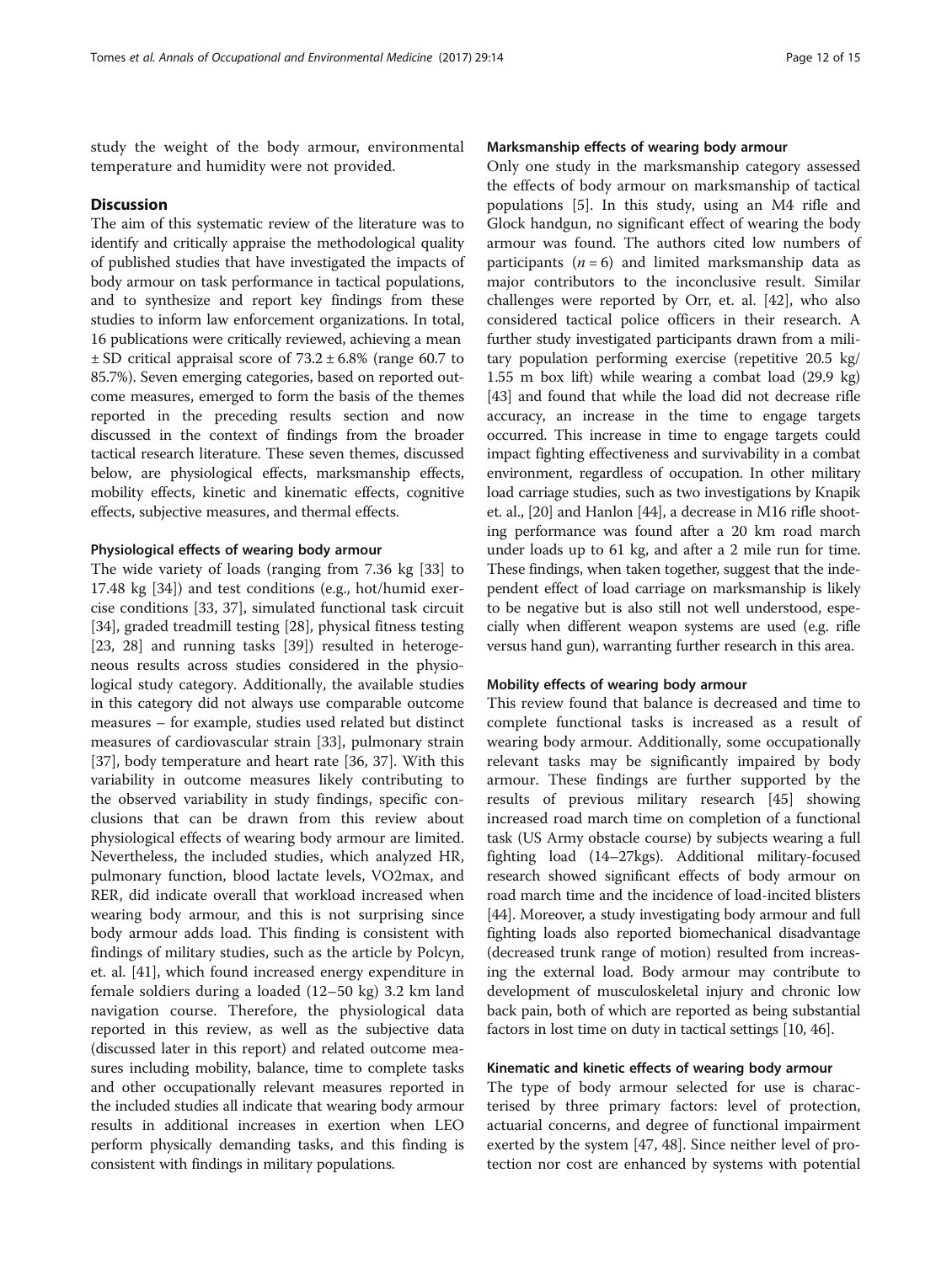to improve mobility [\[49\]](#page-15-0), effective body armour has been repeatedly shown to be ergonomically detrimental, specifically with respect to trunk posture [\[3](#page-14-0), [30](#page-14-0)–[32](#page-15-0), [35](#page-15-0)]. GRF [\[3](#page-14-0), [32](#page-15-0), [36](#page-15-0)] universally deteriorated when participants in the included studies were wearing body armour. That is to say, that both fatigue and being in a loaded condition elevated GRF, with the combination of the two resulting in the most impact. With this in mind, a survey of 863 US Soldiers in Iraq [[50\]](#page-15-0) found a significant positive correlation between the duration for which Soldiers wore body armour each day and rates of musculoskeletal complaints, such that those who wore the body armour for four hours or more per day were at significantly greater risk. The musculoskeletal complaints ranged from neck and back to upper extremity musculoskeletal pain. For this reason, the weight and ergonomics of body armour systems should be closely evaluated when making equipment decisions.

#### Cognitive effects of wearing body armour

Heterogeneity limits cross-study comparisons of cognitive effects of wearing body armour in the broad tactical literature and across the studies included in this review. The studies included in this review used a variety of body armour types and configurations and measures of cognitive performance (e.g., unique word association tests, a variety of measures of fatigue levels, and wideranging equipment and loads). Nevertheless, one key finding from the included cognition studies is the finding that time and fatigue induced deteriorations in cognitive performance when personnel were carrying loads, including body armour [[39](#page-15-0)]. If an armoured state can bring about fatigue more rapidly than a control state, as has been suggested by several pertinent studies included in this review [\[3, 23, 28](#page-14-0), [36](#page-15-0)], then relationships between the armoured state, fatigue and cognition can be established. Other research, such as one study of ROTC cadets carrying an external load in the form of all-purpose, lightweight, individual, carrying equipment (ALICE) backpacks [[51](#page-15-0)], has reported significant deterioration in executive, higher-level, mental processing when carrying load (examining tests of situational awareness wearing 30% of body weight). This finding, in conjunction with the aforementioned findings of this review, could be significant for both LEO and military populations, where critical thinking and decision making skills are vital, often for extended periods of time and under significant levels of stress.

#### Perceived impacts of body armour

Increases in RPE reported by participants when wearing body armour, when compared to their unloaded peers or unloaded time periods, revealed that even in the absence of quantitative measurement of physiological effects, individuals equipped with armour perceived more required

effort in completing a task when wearing body armour, regardless of whether or not the subjects recruited were from a tactical background. These results were consistent with other research within the general field of load carriage where increased loading increase subjective ratings of effort [[52](#page-15-0)]. In contrast, one review by Larsen, et. al. [\[53\]](#page-15-0) found no consensus across reviewed study reports regarding exertion effects of wearing body armour, but this is likely because research considering non-tactical (Emergency Medical Services, firefighting) populations was included in the search strategy.

#### Thermal effects of wearing body armour

While increases observed in the included studies in core temperature due to wearing body armour were mild (0.5 °C), it should be emphasized that these outcomes were assessed independently of the physical activities within the study protocol. Specifically, time exposed to the hot-humid test condition and loaded state proved to be the variables most strongly associated with temperature deviation from the control values [\[33](#page-15-0)]. Therefore, although core temperatures associated with heat illness were not found in data obtained through this review, personnel operating in high heat and high humidity environments should receive special consideration with respect to exertional heat illness and limits on time on duty when equipped with body armour.

#### Limitations

One notable limitation of this review was the generally small number of participants in each study (ranging from 6 to 52 subjects, mean = 22.16, median = 17). Furthermore, when each sub field was considered in isolation, the relative participant size decreased further (e.g. thermal effects participant sizes of 9 [\[33\]](#page-15-0) and 11 [[34](#page-15-0)]). On this basis, the results should be considered with caution until larger studies (or a greater summation of smaller studies) can provide further supporting evidence.

#### Conclusions

Based on research quality and agreement across studies, this review determined that while effects of wearing body armour on marksmanship and various physiological parameters are still uncertain and deserving of further research, body armour does have significant biomechanical and physical performance impacts on the wearer, including: a) increased workload as assessed by a range of different physiological measures, b) decreased work capacity (measured as fitness test score deterioration), b) increased time to complete functional tasks, c) decreased balance and stability, d) increased GRF, e) increased RPE, and f) mild elevation of core temperatures. These occupationally-relevant performance decrements may also lead to decreased cognitive capability and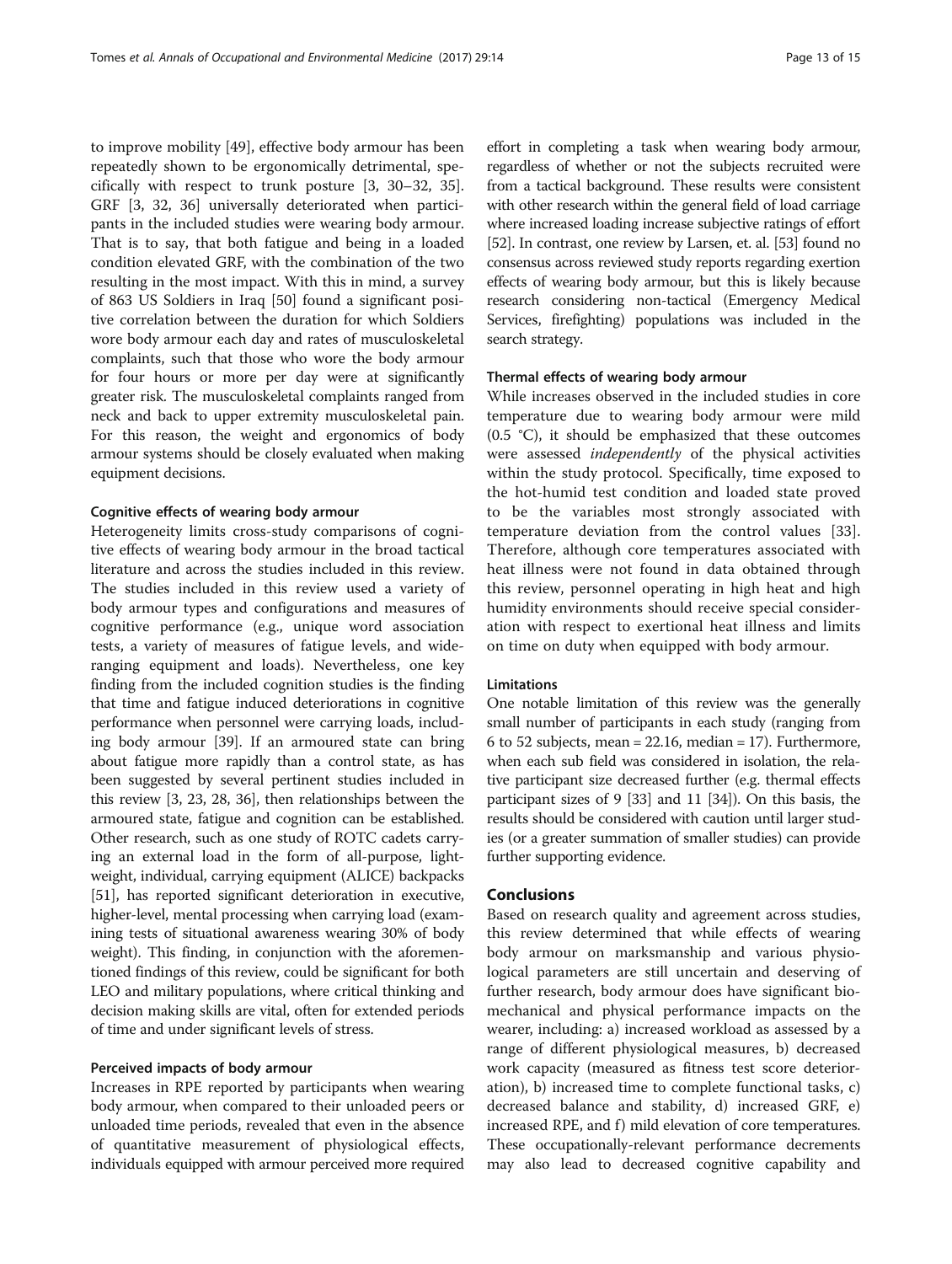<span id="page-14-0"></span>increased injury risk. For this reason, body armour should be carefully selected, with consideration of the levels of physical conditioning of the wearers and the degree to which the armour system can be ergonomically optimized for the individual wearer.

#### Abbreviations

ALICE: All-purpose, lightweight, individual, carrying equipment; CAS: Critical appraisal score; CBRNE: Chemical, biological, radiological, nuclear, and high-yield explosive; GRF: Ground reaction forces; HRmax: Heart rate maximum; LEO: Law enforcement officer; PPE: Personal protective equipment; RER: Respiratory exchange ratio; ROTC: Reserve officer training corps; RPE: Rate/Rating of perceived exertion

#### Acknowledgements

We have no acknowledgements to add.

#### Funding

This critical review formed part of a larger scope of work which was partially funded by an Australian state law enforcement agency.

#### Availability of data and materials

The data is available from the corresponding author.

#### Authors' contributions

Author's contributions are as follows: All authors contributed to the conceptualisation and planning of the review and to the development of the search strategy. CT carried out the systematic search, study selection, data extraction, critical appraisal and drafted the manuscript. RO participated in the study selection, critical appraisal, cross checked data extraction and contributed to drafting the manuscript. RP settled any disagreements in critical appraisal and contributed to drafting the manuscript. All authors read and approved the final manuscript.

#### Competing interests

The authors declare that they have no competing interests.

#### Consent for publication

Not applicable

#### Ethics approval and consent to participate

Not applicable

#### Publisher's Note

Springer Nature remains neutral with regard to jurisdictional claims in published maps and institutional affiliations.

#### Author details

<sup>1</sup>Department of Health, Nutrition and Exercise Science, Messiah College, Grantham, PA, USA. <sup>2</sup> Tactical Research Unit, Bond University, Gold Coast QLD 4226, Australia.

#### Received: 13 December 2016 Accepted: 10 May 2017 Published online: 16 May 2017

#### References

- 1. Bonneau J, Brown J. Physical ability, fitness and police work. J Clin Forensic Med. 1995;2:157–64.
- Bock C, Stierli M, Hinton B, Orr R. The Functional Movement Screen as a predictor of police recruit occupational task performance. J Bodyw Mov Ther. 2016;20:310–5.
- 3. Dempsey PC, Handcock PJ, Rehrer NJ. Impact of police body armour and equipment on mobility. Appl Ergon. 2013;44:957–61.
- 4. Stubbs D, David G, Woods V, Beards S. Problems associated with police equipment carriage with body armour, including driving. Contemp Ergon. 2008;2008:23.
- 5. Carbone PD, Carlton SD, Stierli M, Orr RM. The impact of load carriage on the marksmanship of the tactical police officer: a pilot study. J Aust Strength and Cond. 2014;22:50–7.
- 6. Pryor RR, Colburn D, Crill MT, Hostler DP, Suyama J. Fitness characteristics of a suburban special weapons and tactics team. J Strength Cond Res. 2012;26:752–7.
- 7. Orr R. The history of the soldier's load. Aust Army J. 2010;7:67–88.
- 8. Gawande A. Casualties of war military care for the wounded from Iraq and Afghanistan. N Engl J Med. 2004;351:2471–5.
- Orr RM, Pope R, Johnston V, Coyle J. Soldier occupational load carriage: a narrative review of associated injuries. Int J Inj Control Saf Promot. 2014;21:388–96.
- 10. Knapik JJ, Reynolds KL, Harman E. Soldier load carriage: historical, physiological, biomechanical, and medical aspects. Mil Med. 2004;169:45–56.
- 11. Orr R, Pope R, Johnston V, Coyle J. Soldier self-reported reductions in task performance associated with operational load carriage. J Aust Strength Cond. 2013;21:39–46.
- 12. Gleeson M. Immune function in sport and exercise. J Appl Psychol. 2007; 103:693–9.
- 13. Orr R, Pope R, Peterson S, Hinton B, Stierli M. Leg power as an indicator for risk of injury or illness in police recruits. Int J Environ Res Public Health. 2016;13:237–47.
- 14. Carlton SD, Carbone PD, Stierli M, Orr RM. The impact of occupational load carriage on the mobility of the tactical police officer. J Aust Strength Cond. 2014;22:32–7.
- 15. Carlton SD, Orr RM. The impact of occupational load carriage on carrier mobility: a critical review of the literature. Int J Occup Saf Ergon. 2014;20:33–41.
- 16. Knapik JJ, Staab J, Bahrke M, Reynolds KL, Vogel JA, O'Connor J. Soldier performance and mood states following a strenuous road march. Mil Med. 1991;156:197–200.
- 17. Knapik JJ, Ang P, Meiselman H, et al. Soldier performance and strenuous road marching: influence of load mass and load distribution. Mil Med. 1997; 162:62–7.
- 18. Rice VJ, Sharp M, Tharion WJ, Williamson T. Effects of a shoulder harness on litter carriage performance and post-carry fatigue of men and women. Natick: Military Performance Division US Army Research Institute of Environmental Medicine; 1999. p. 76.
- 19. Knapik JJ, Bahrke M, Staab J, Reynolds KL, Vogel JA, O'Connor J. Frequency of loaded road march training and performance on a loaded road march. T13-90. Natick: Military Performance Division US Army Research Institute of Environmental Medicine; 1990. p. 52.
- 20. Knapik J, Johnson R, Ang P, Meiselman H, Bensel C. Road march performance of special operations soldiers carrying various loads and load distributions. T14-93. Natick: Military Performance Division US Army Research Institute of Environmental Medicine; 1993. p. 136.
- 21. Johnson RF, Knapik JJ, Merullo DJ. Symptoms during load carrying: effects of mass and load distribution during a 20-km road march. Percept Mot Skills. 1995;81:331–8.
- 22. Mahoney CR, Hirsch E, Hasselquist L, Lesher LL, Lieberman HR. The effects of movement and physical exertion on soldier vigilance. Aviat Space Environ Med. 2007;78:B51–7.
- 23. Ricciardi R, Deuster PA, Talbot LA. Metabolic demands of body armor on physical performance in simulated conditions. Mil Med. 2008;173:817–24.
- 24. Moher D, Liberati A, Tetzlaff J, Altman DG. Preferred Reporting Items for Systematic Reviews and MetaAnalyses: The PRISMA Statement. PloS Med. 2009;6(7):e1000097.
- 25. Downs SH, Black N. The feasibility of creating a checklist for the assessment of the methodological quality both of randomised and non-randomised studies of health care interventions. J Epidemiol Community Health. 1998;52:377–84.
- 26. Kennelly J. Methodological approach to assessing the evidence. Reducing racial/ethnic disparities in reproductive and perinatal outcomes. Springer; 2011. pp. 7-19.
- 27. Eng JJ, Teasell RW, Miller WC, Wolfe DL, Townson AF, Aubut J-A, et al. Spinal cord injury rehabilitation evidence: method of the SCIRE systematic review. Aust J Phys. 2002;48:43–9.
- 28. Ricciardi R, Deuster PA, Talbot LA. Effects of gender and body adiposity on physiological responses to physical work while wearing body armor. Mil Med. 2007;172:743–8.
- 29. Swain DP, Onate JA, Ringleb SI, Naik DN, DeMaio M. Effects of training on physical performance wearing personal protective equipment. Mil Med. 2010;175:664–70.
- 30. Sell TC, Pederson JJ, Abt JP, et al. The addition of body armor diminishes dynamic postural stability in military soldiers. Mil Med. 2013;178:76–81.